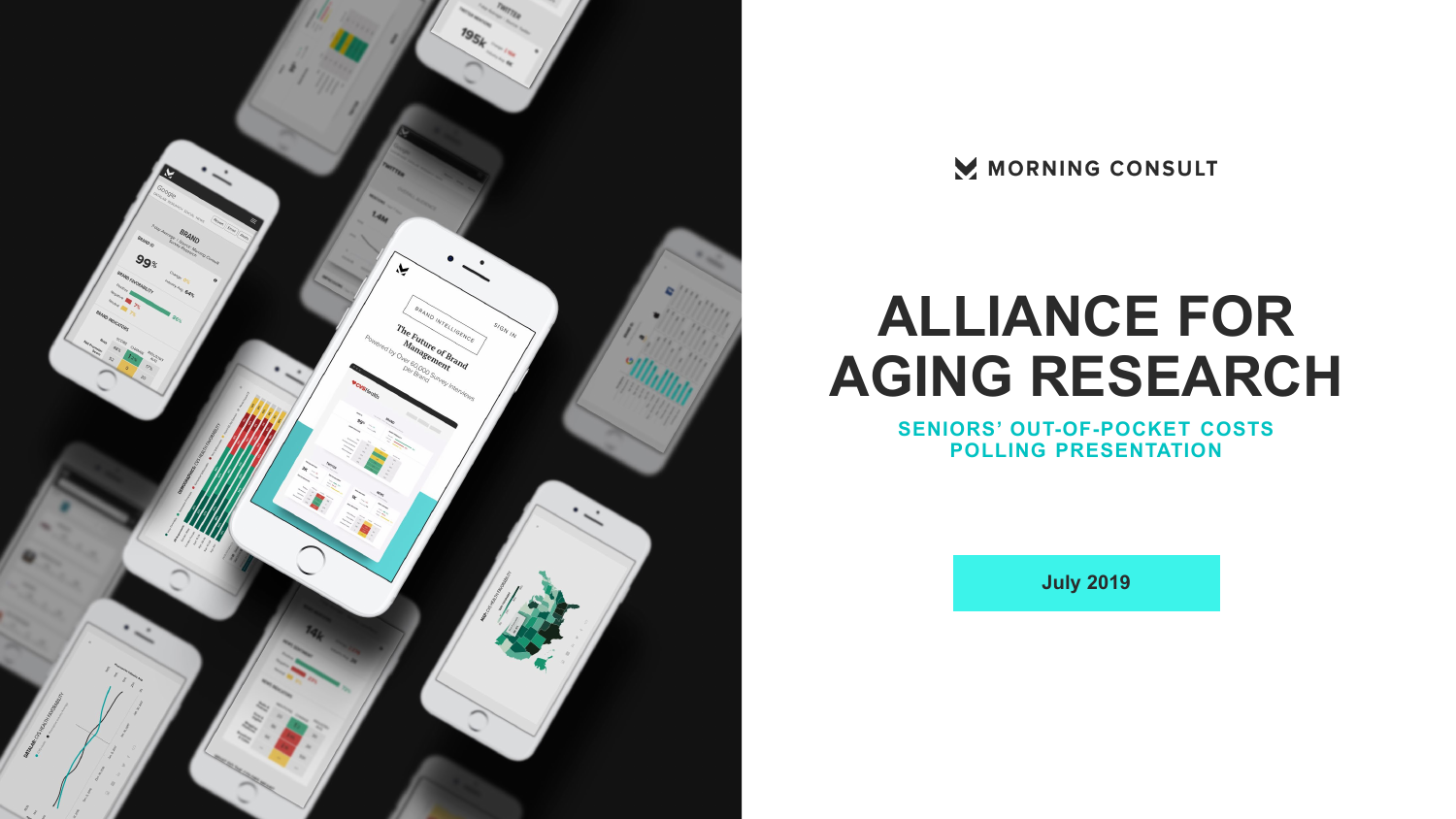## **Introduction & Methodology Methodology:**

M MORNING CONSULT

### **Background:**

The research conducted by Morning Consult on behalf of the Alliance for Aging Research among adults 60+ with health insurance, including seniors on Medicare and adults with a chronic condition, sought to understand **sentiment towards health care and information resources, ability to pay for health care and prescription drug costs**, **support for legislation to cap what seniors pay out-of-pocket for prescription drugs under Medicare Part D, and willingness to pay more in Medicare premiums for the cap to be implemented.** 

Throughout these objectives, the research analyzes results among key demographics including age, those taking prescription drugs, those with a chronic condition, and seniors on a Medicare prescription drug plan.

This poll was conducted between June 26 – July 3, 2019 among a national sample of 2,203 adults 60+ with health insurance, including 200 adults 60-64, 2,003 seniors 65+ on Medicare, 1,701 adults with a chronic condition, and 501 adults without a chronic condition. The interviews were conducted online. Results from the full survey have a margin of error of plus or minus 2 percentage points.

## **Audience:**

Throughout the report, adults refers to the total sample of 2,203 adults 60+ with health insurance.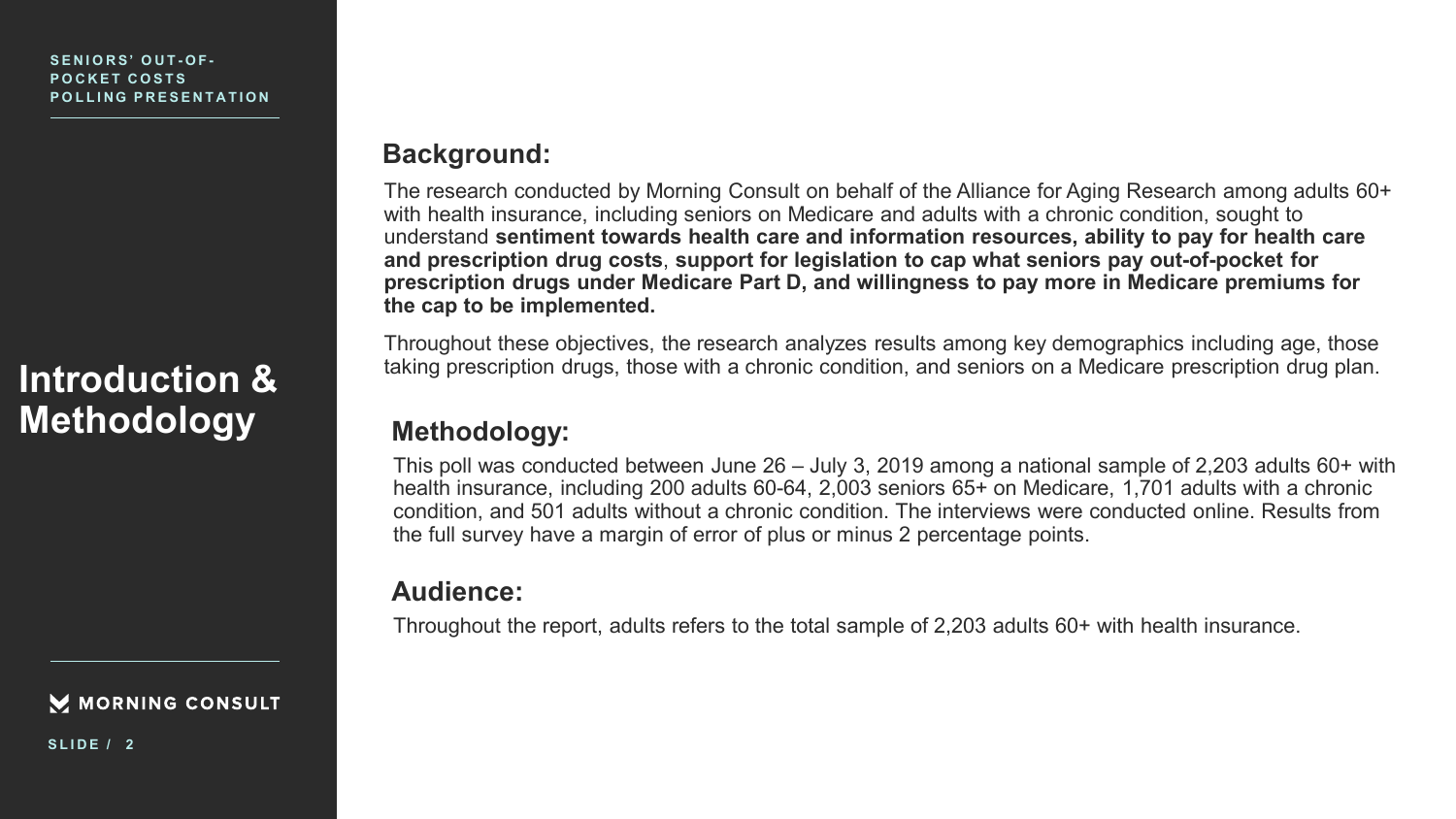## **Key Points**

M MORNING CONSULT

**Seniors 65+ on Medicare are more likely than adults 60-64 to be very satisfied with their health insurance coverage.** 

> • Over half of seniors 65+ on Medicare are *very satisfied* with their current health insurance coverage, compared to 34% of adults 60-64.

**Of the tested health care costs, half of seniors on Medicare are worried about their ability to pay for products and services not covered by Medicare.**

 $\vert 2 \vert$ 

• And two in five adults are worried about their ability to pay out-of-pocket costs for their prescription drugs.

### **Adults are noticing an increase in the price of prescription drug costs.**

• One in three adults have noticed an increase in the price of their prescription drugs in the past year, and one in five say it is difficult to pay for their prescription drugs every month.

**One in five adults have stopped taking a prescription medication because of the cost of the medication.**

- And one in four adults with a chronic condition report they have stopped taking a prescription medication because of the cost.
- **Three in four adults support**  5 **legislation that places a cap or limit on what seniors pay out-of-pocket for prescription drugs in the Medicare**  Part D program.
	- When asked to choose between an annual or monthly cap, a plurality of adults (46%) would prefer a monthly cap on out-of-pocket costs.
	- **Half of seniors 65+ on Medicare are willing to pay a few extra dollars a month, between \$4-\$8 more per month, in Medicare premiums to have a cap or limit placed on out-of-pocket prescription drug costs.**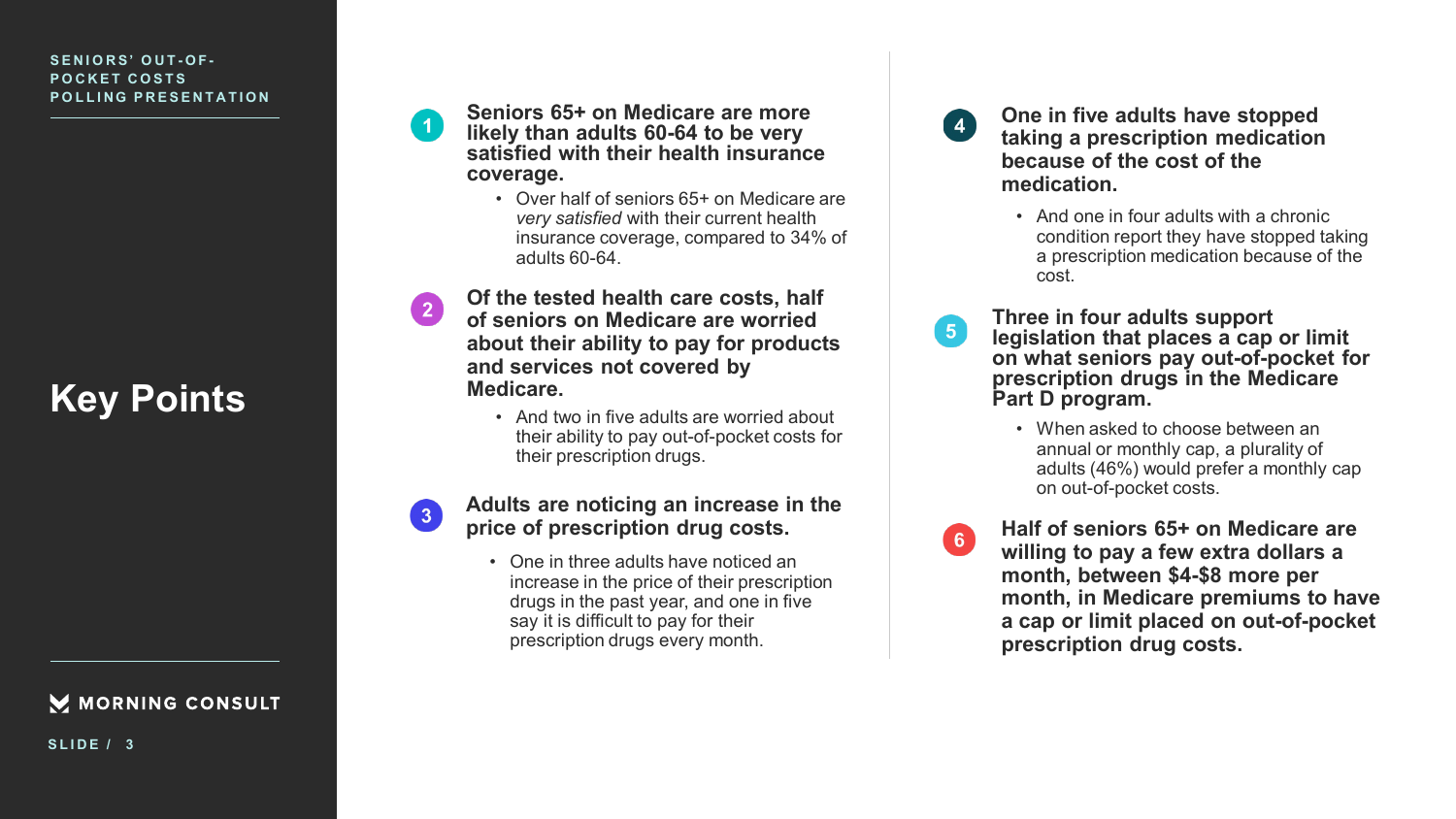## **Contents**



**Sentiment Towards Health Care Information Resources**



**Support for Medicare Part D Cap Legislation**



**Ability to Pay for Health Care Costs**



**Willingness to Pay More in Medicare Premiums** 



**Ability to Pay for Prescription Drugs** 



**Respondent Profile** 

**SLIDE / 4**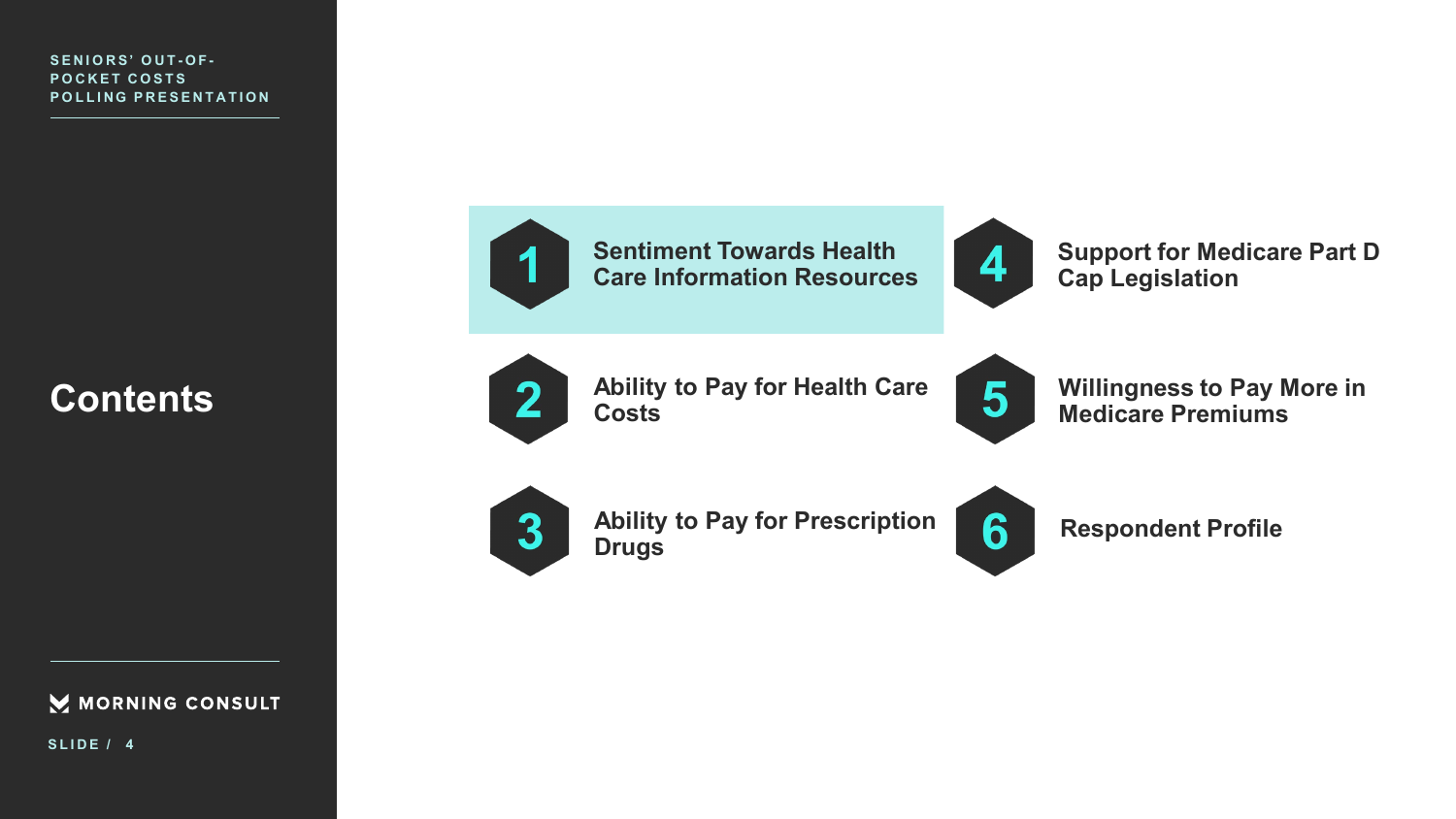**Sentiment Towards Health Care Information Resources**

MORNING CONSULT

**SLIDE / 5**

## **A strong majority of adults\* (92%) are satisfied with their current health insurance coverage.**

*How satisfied or unsatisfied are you with your current health insurance coverage?*



*\*Throughout the report adults refers to the total sample surveyed, 2,203 adults 60+ with health insurance*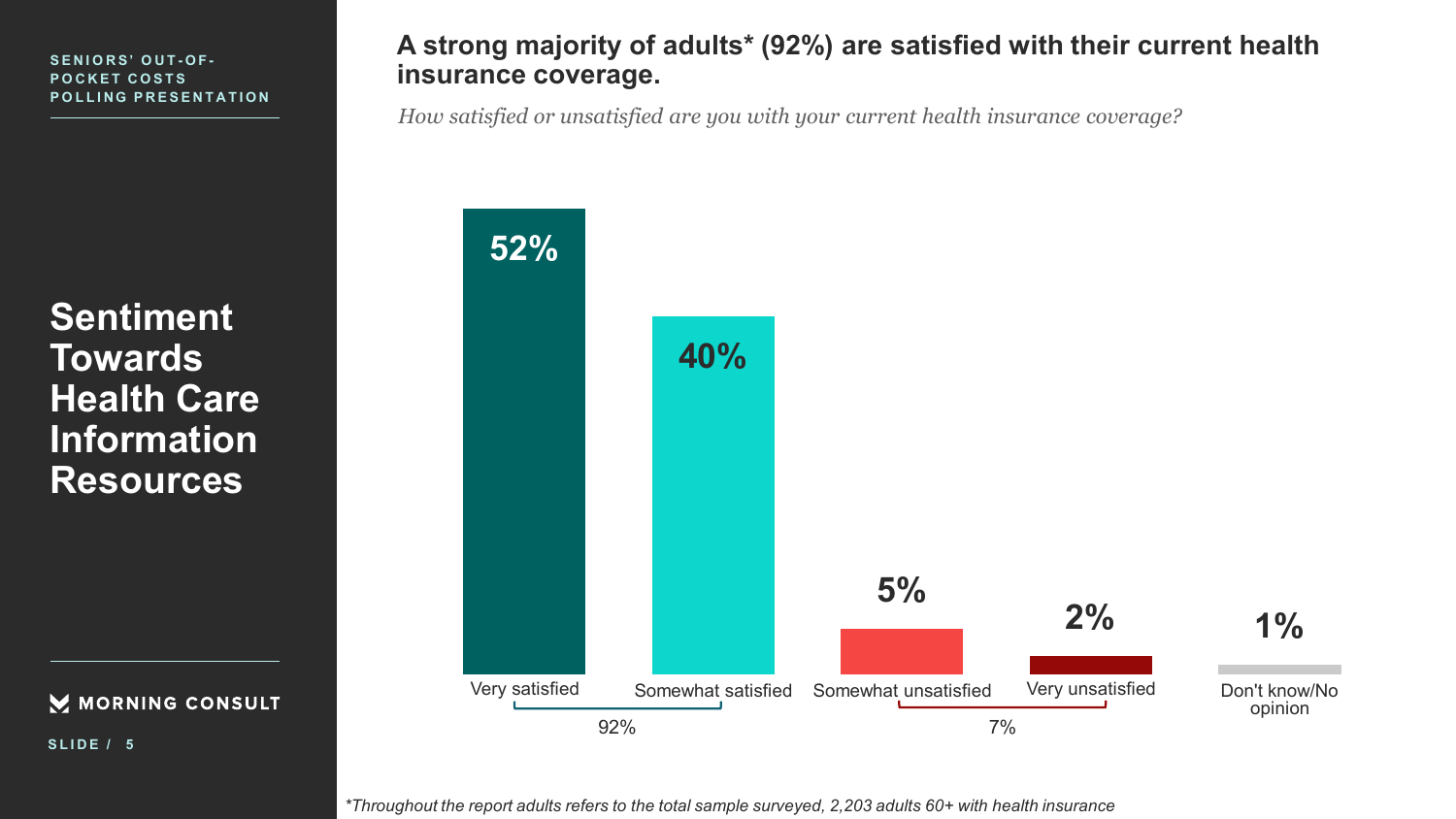**Sentiment Towards Health Care Information Resources**

M MORNING CONSULT

**SLIDE / 6**

## **And, over half of seniors 65+ on Medicare (54%) are** *very satisfied* **with their current health insurance coverage, compared to 34% of adults 60-64.**

*How satisfied or unsatisfied are you with your current health insurance coverage?*

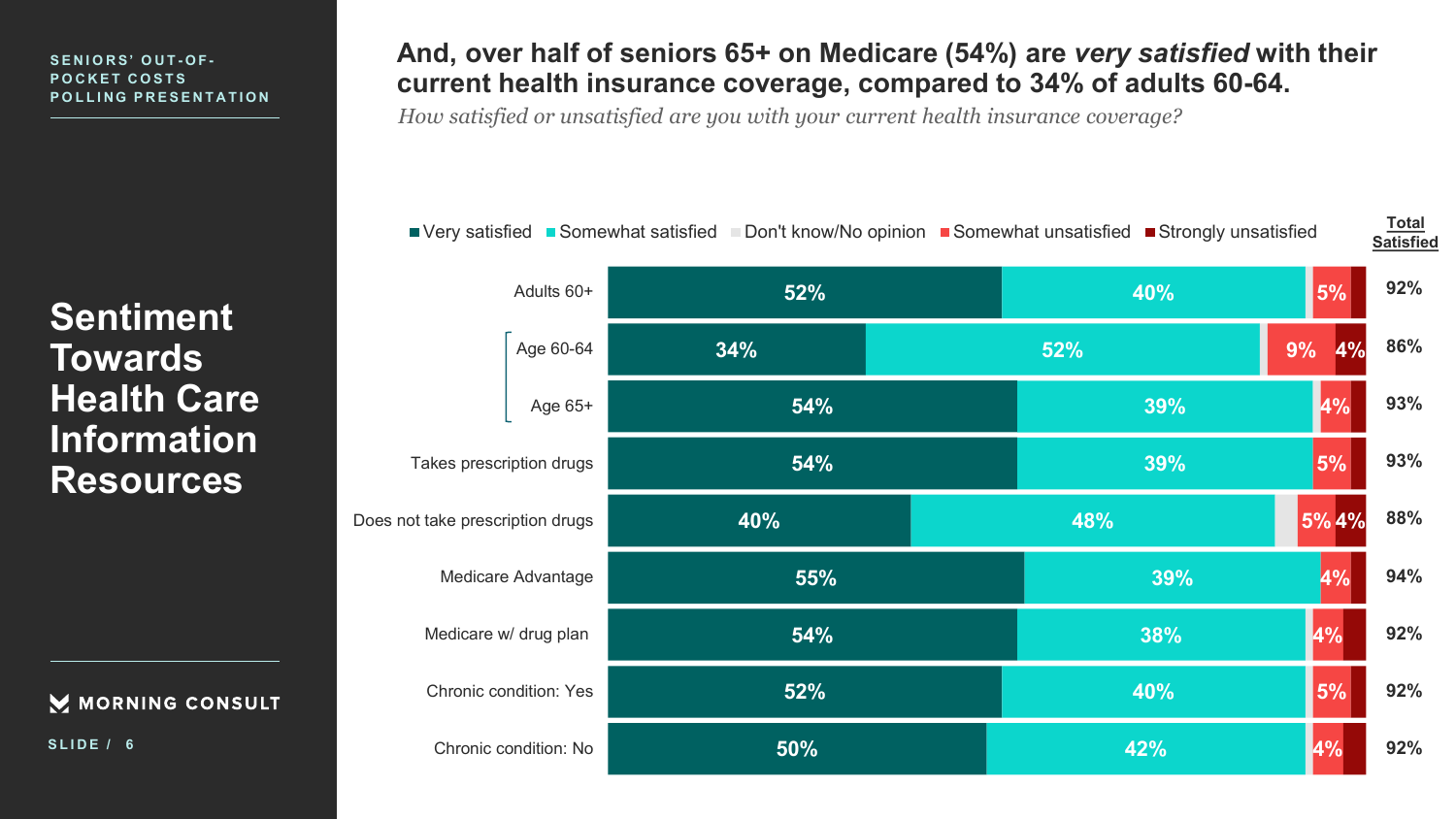**Sentiment Towards Health Care Information Resources**

M MORNING CONSULT

**SLIDE / 7**

## **Three in four adults (76%) think there is the right amount of information available to them about their health insurance plan.**

*Thinking about the information available to you about your health insurance plan, do you think there is too little, too much, or the right amount of information available to you?*

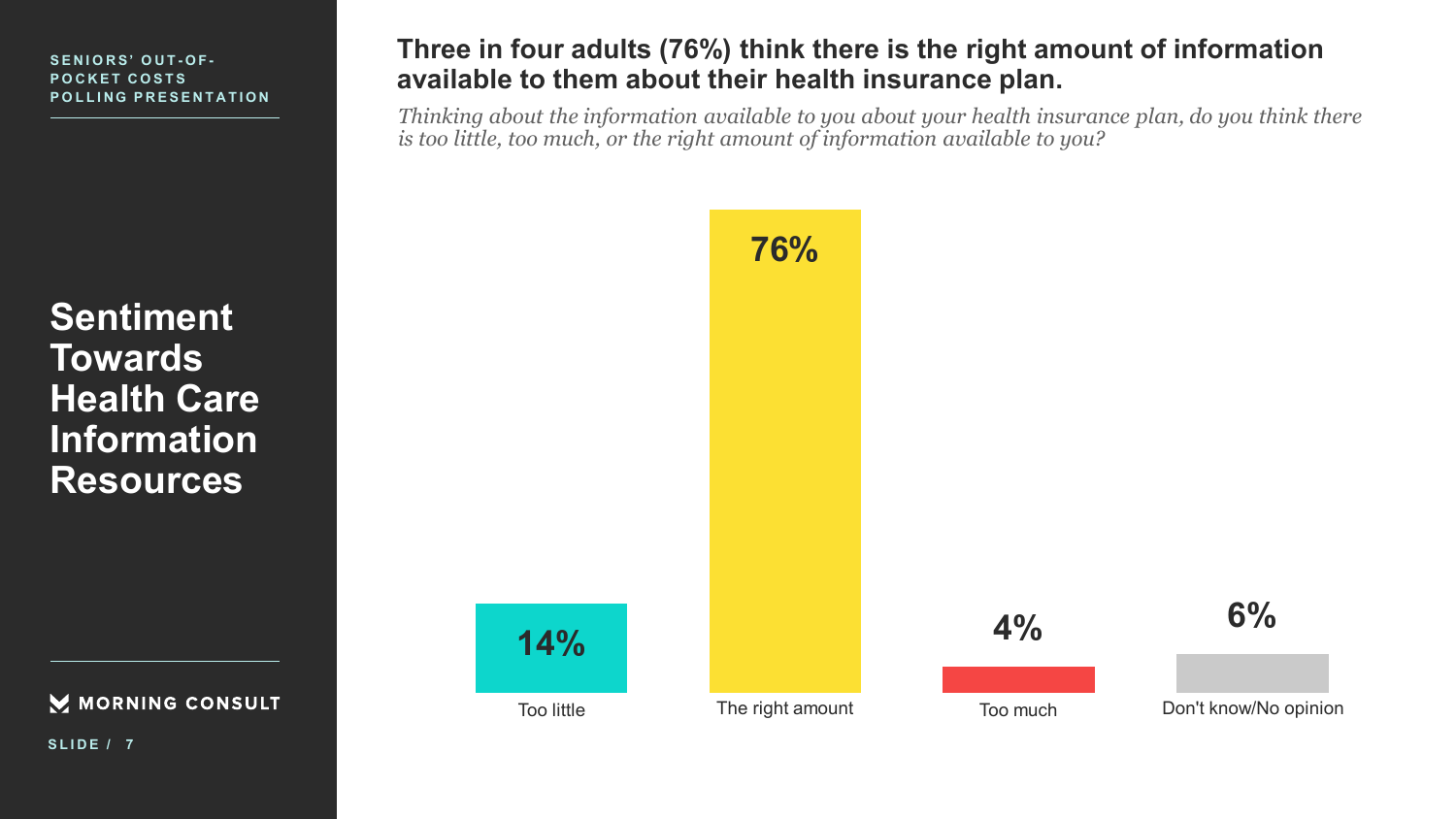### **POCKET COSTS POLLING PRESENTATION**

**Sentiment Towards Health Care Information Resources**

M MORNING CONSULT

**SLIDE / 8**

## **However, one in five adults 60-64 (22%) say there is 'too little' information available to them about their health insurance plan.** POCKET COSTS

*Thinking about the information available to you about your health insurance plan, do you think there is too little, too much, or the right amount of information available to you?*

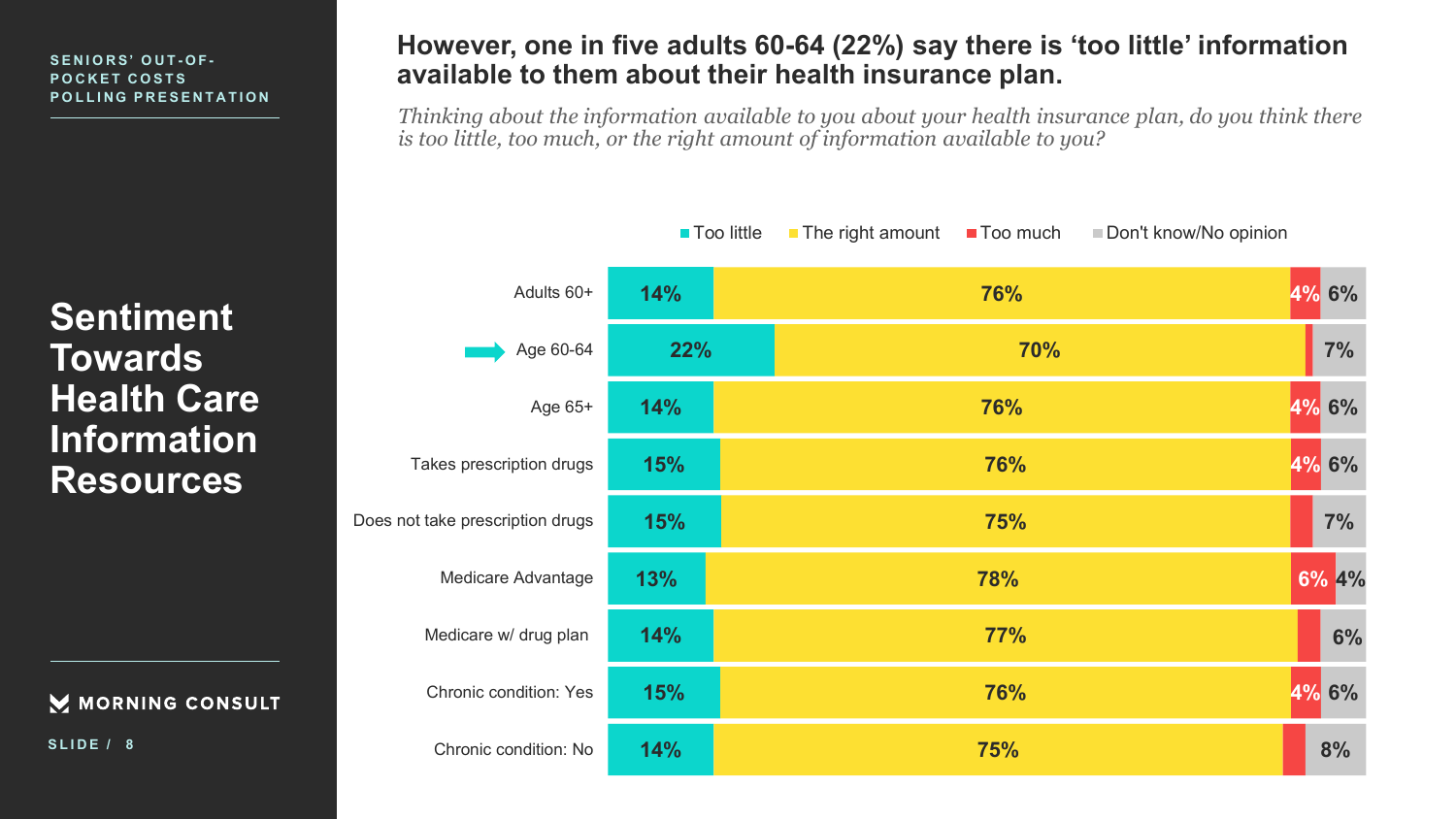**Sentiment Towards Health Care Information Resources**

MORNING CONSULT

**SLIDE / 9**

## **One in four adults (26%) say it is difficult to understand the information available to them about their health insurance plan.**

*Thinking about the information available to you about your health insurance plan, is the information easy or difficult to understand?*

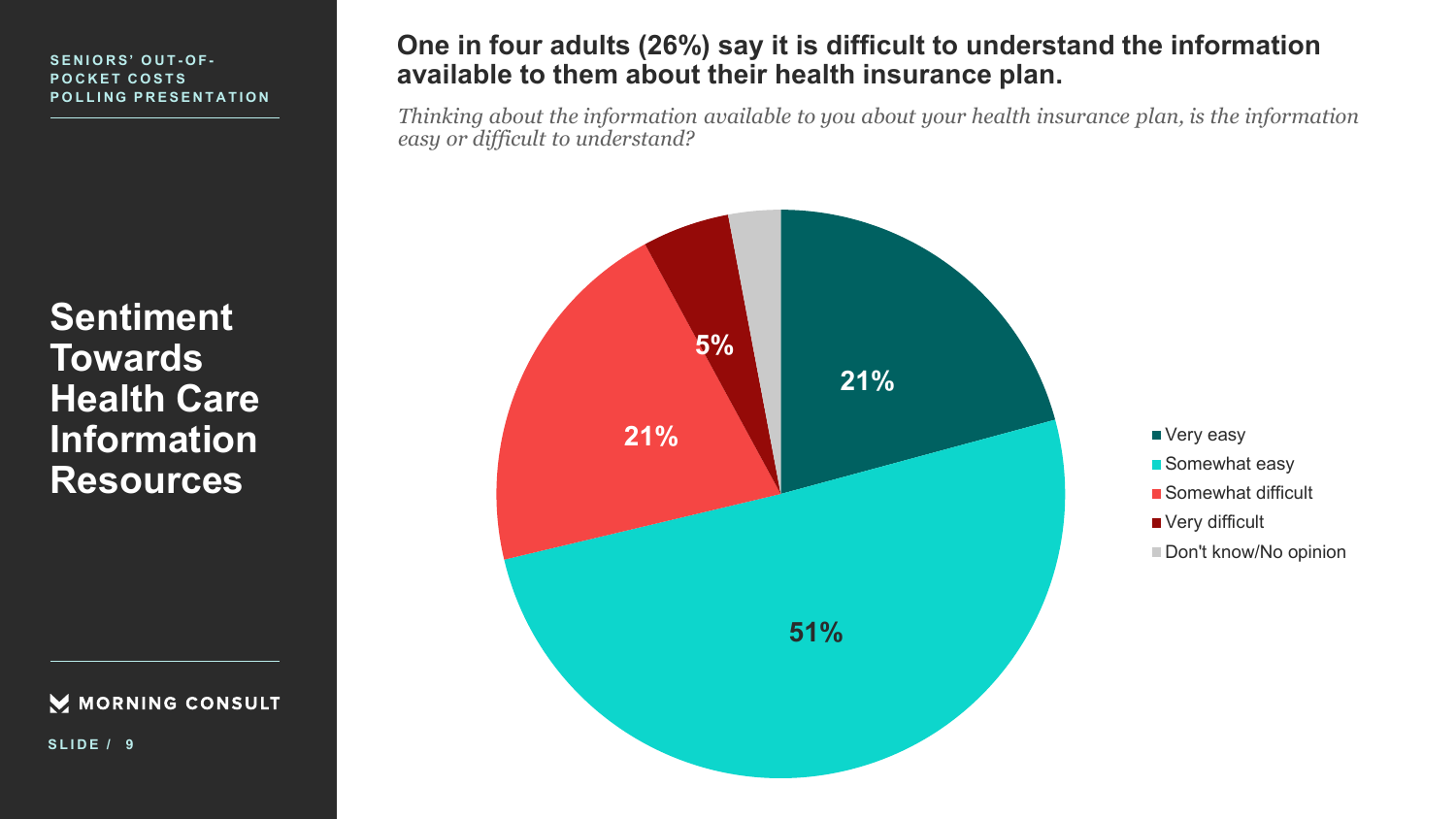**Sentiment Towards Health Care Information Resources**

### M MORNING CONSULT

**SLIDE / 1 0**

## **One in three adults 60-64 say it is difficult to understand the information available to them about their health insurance plan, compared to 25% of seniors 65+ on Medicare who say the same.**

*Thinking about the information available to you about your health insurance plan, is the information easy or difficult to understand?*

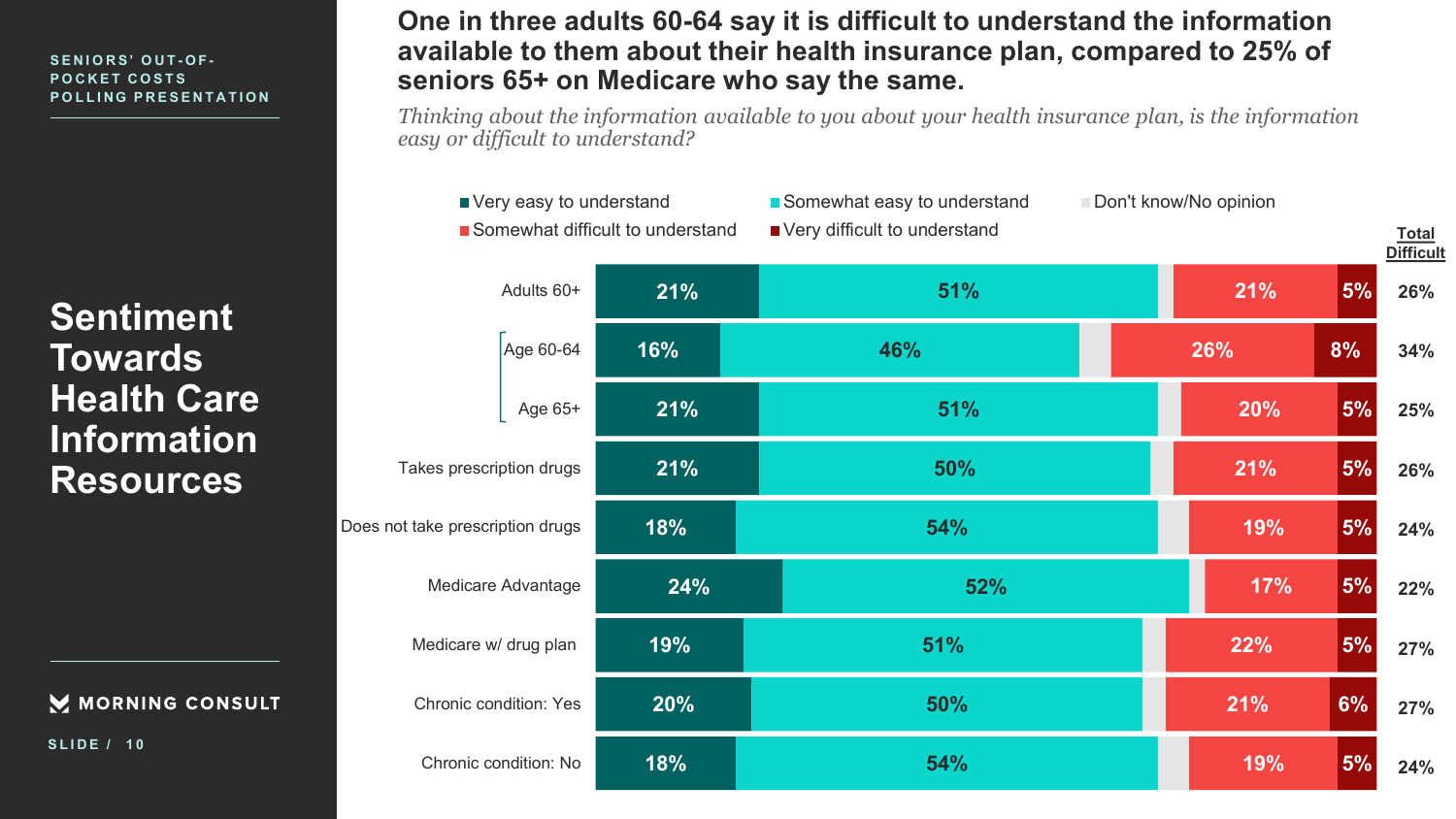**Sentiment Towards Health Care Information Resources**

M MORNING CONSULT

**SLIDE / 1 1**

**Of the tested resources, adults 60-64 are most likely to get information about their health insurance plan through their primary care provider or research they conduct online.** 

*What resources do you use to get information about your health insurance plan? Check all that apply.*



*\*Among adults 60-64 with health insurance*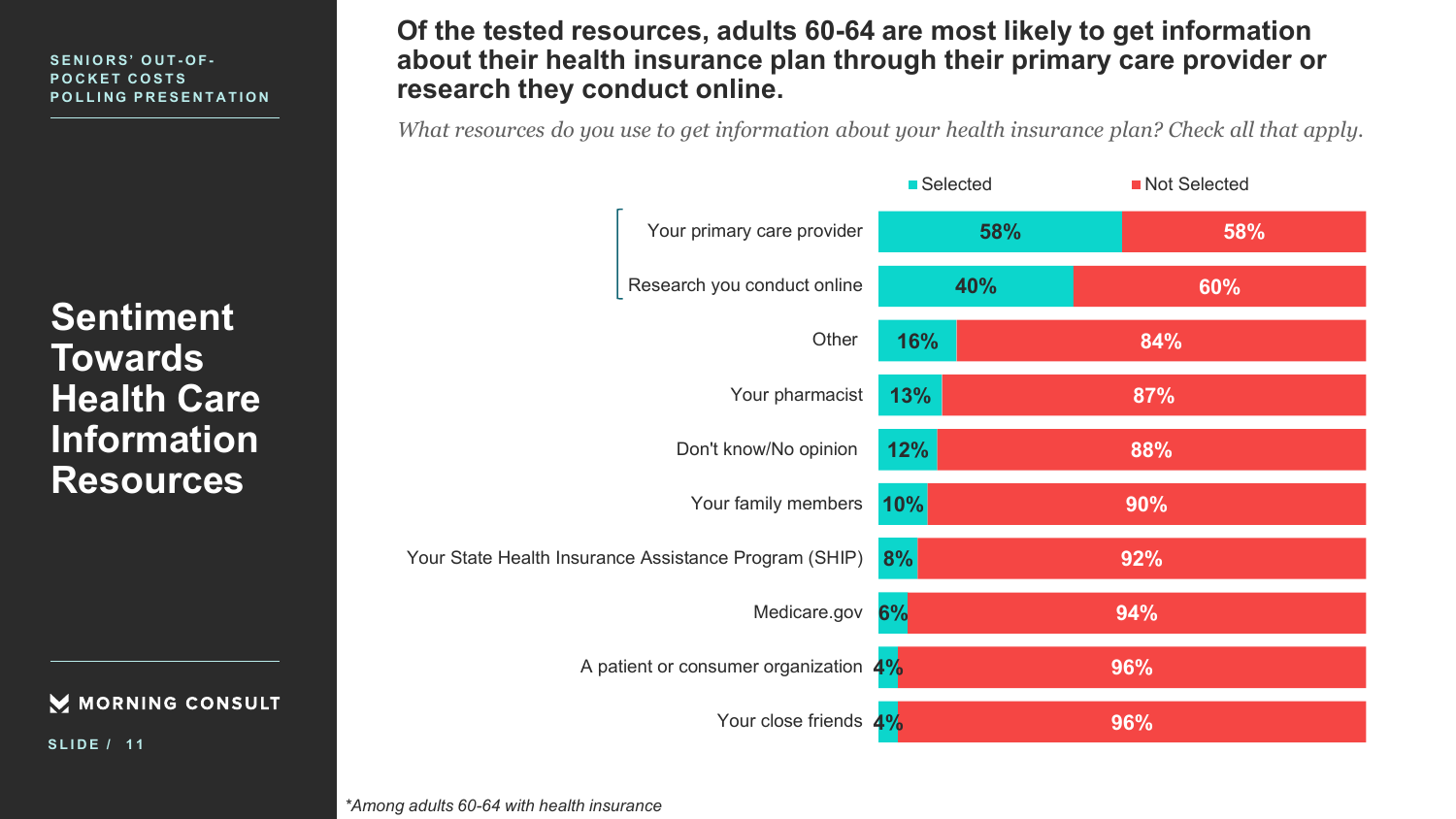**Sentiment Towards Health Care Information Resources**

M MORNING CONSULT

**SLIDE / 1 2**

## **On the other hand, seniors 65+ on Medicare are most likely to get information about their plan from their Medicare Advantage or Medicare supplement plan or Medicare.gov.**

*What resources do you use to get information about your health insurance plan? Check all that apply.*



*\*Among seniors 65+ on Medicare, n=2,003*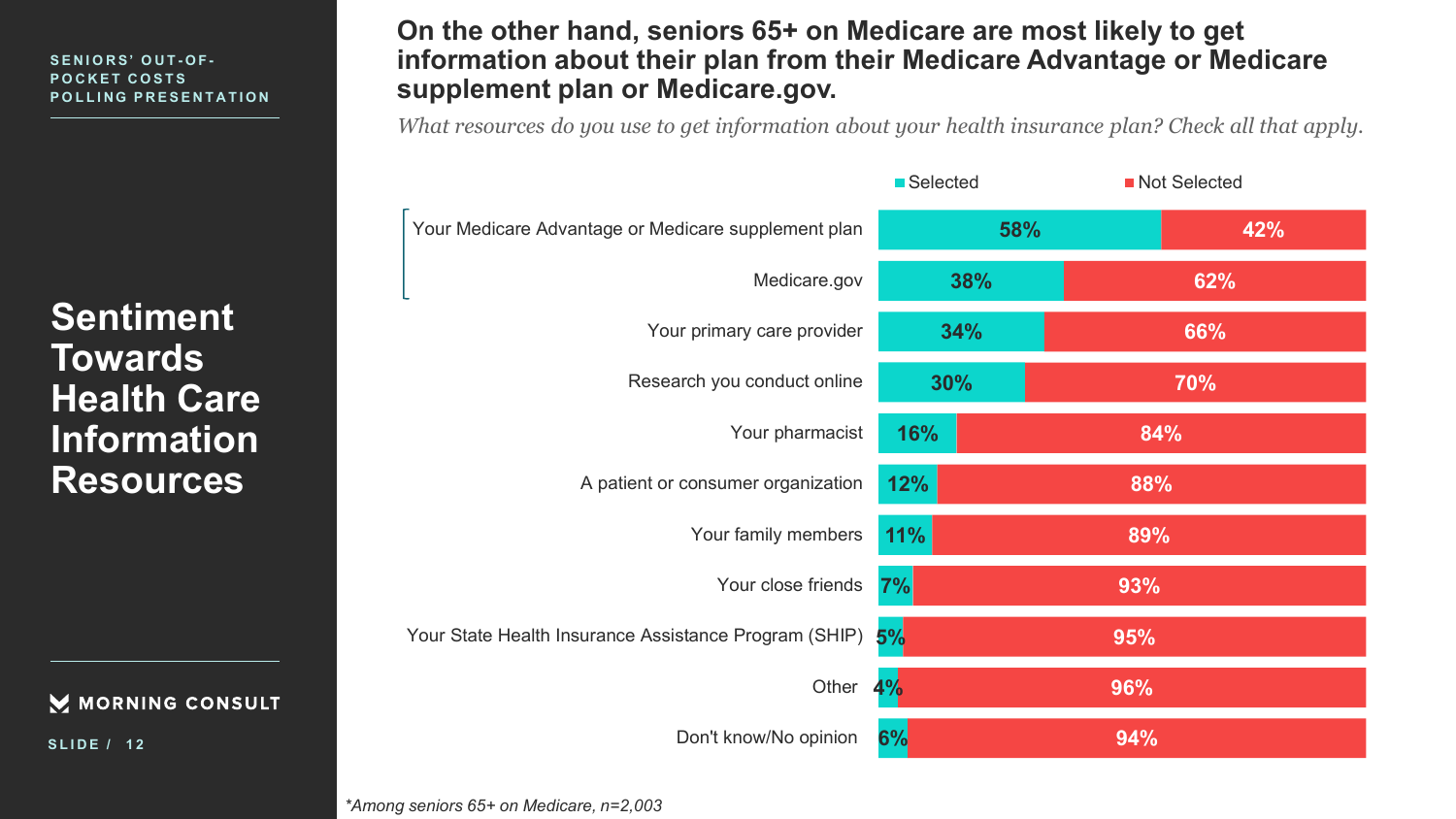## **Contents**



**SLIDE / 1 3**



**Sentiment Towards Health Care Information Resources**



**Support for Medicare Part D Cap Legislation**



**Ability to Pay for Health Care Costs**



**Willingness to Pay More in Medicare Premiums** 



**Ability to Pay for Prescription Drugs** 



**Respondent Profile**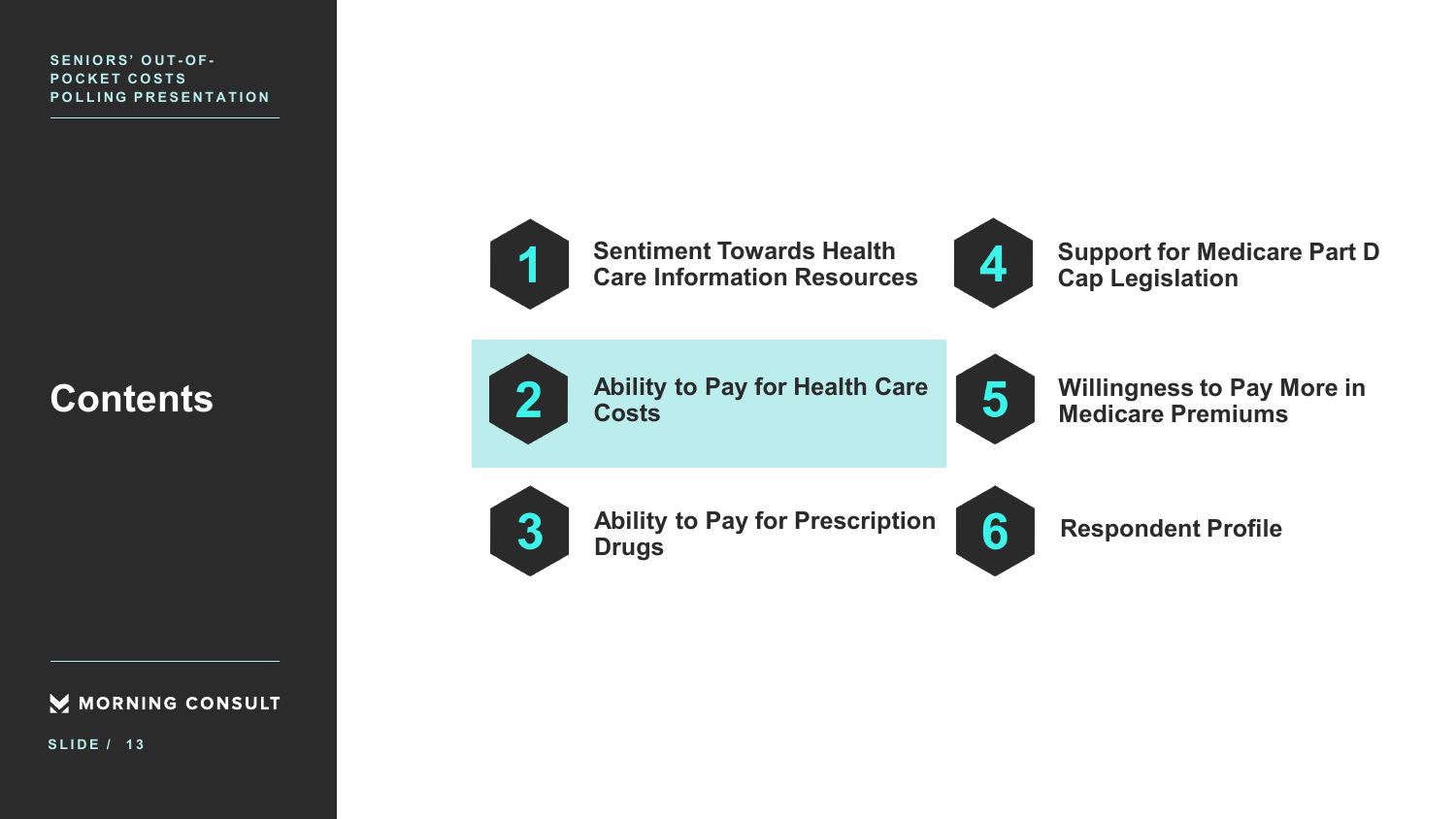**Ability to Pay for Health Care Costs**

M MORNING CONSULT

**SLIDE / 1 4**

**About two in five adults are worried about their ability to pay out-of-pocket costs associated with emergency or hospital visits (46%), prescription drugs (39%), and doctor visits (36%). And over half of seniors 65+ on Medicare (57%) are worried about their ability to pay the out-of-pocket costs for products and services not covered by Medicare.** 

*Among the following types of health care costs, how worried are you in your and/or your household's ability to pay for the following health care costs?*

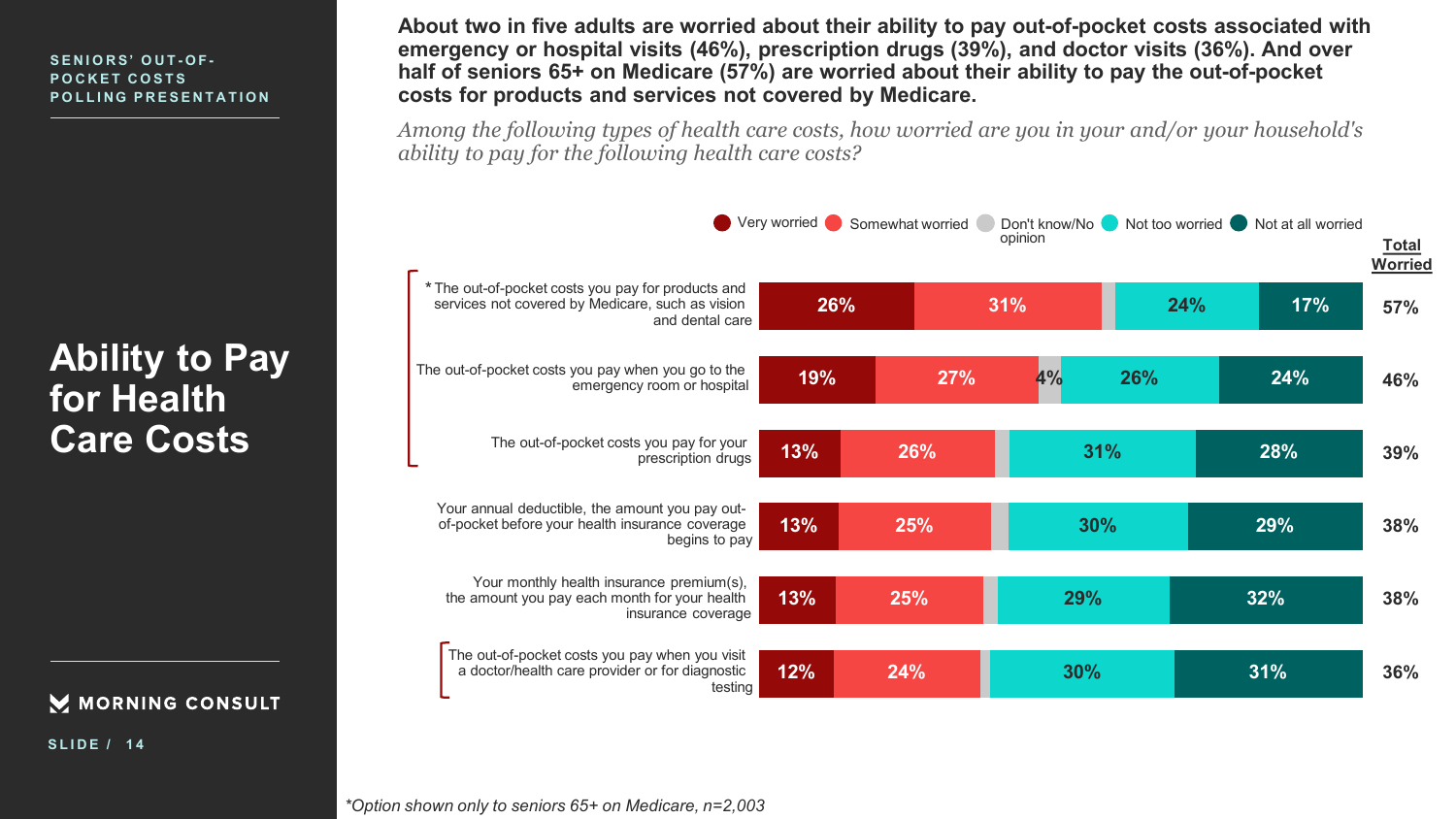## **Ability to Pay for Health Care Costs**

### M MORNING CONSULT

**SLIDE / 1 5**

**Overall, adults 60-64 are more worried than seniors 65+ on Medicare in their ability to pay for the tested types of health care costs. And, seniors 65+ with prescription drug coverage through a standalone prescription drug plan are more worried than seniors with Medicare Advantage in their ability to pay the out-of-pocket costs they pay for prescription drugs.** 

*Among the following types of health care costs, how worried are you in your and/or your household's ability to pay for the following health care costs?*

**Total Worried in Paying Following Types of Health Care Costs Across Demographics** 

|                                                                                                                             | <b>Adults</b><br>$60+$ | Age<br>60-64 | Age<br>$65+$ | <b>Currently</b><br>takes<br>prescr.<br>drugs | <b>Does not</b><br>currently<br>take<br>prescr.<br>drugs | <b>Medicare</b><br><b>Advantage</b> | Trad.<br><b>Medicare</b><br>w/ drug<br>plan | <b>Chronic</b><br>Cond. | <b>No</b><br><b>Chronic</b><br>Cond. |
|-----------------------------------------------------------------------------------------------------------------------------|------------------------|--------------|--------------|-----------------------------------------------|----------------------------------------------------------|-------------------------------------|---------------------------------------------|-------------------------|--------------------------------------|
| *The out-of-pocket costs you<br>pay for products and services<br>not covered by Medicare, such<br>as vision and dental care | 57%                    | N/A          | 57%          | 57%                                           | 56%                                                      | 53%                                 | 60%                                         | 58%                     | 51%                                  |
| The out-of-pocket costs you<br>pay when you go to the<br>emergency room or hospital                                         | 46%                    | 57%          | 45%          | 46%                                           | 50%                                                      | 51%                                 | 40%                                         | 46%                     | 48%                                  |
| The out-of-pocket costs you<br>pay for your prescription drugs                                                              | 39%                    | 43%          | 38%          | 40%                                           | 37%                                                      | 36%                                 | 41%                                         | 40%                     | 36%                                  |
| Your annual deductible, the<br>amount you pay out-of-pocket<br>before your health insurance<br>coverage begins to pay       | 38%                    | 50%          | 37%          | 38%                                           | 43%                                                      | 37%                                 | 36%                                         | 38%                     | 40%                                  |
| Your monthly health insurance<br>premium(s), the amount you<br>pay each month for your health<br>insurance coverage         | 38%                    | 48%          | 36%          | 37%                                           | 38%                                                      | 26%                                 | 46%                                         | 36%                     | 38%                                  |
| The out-of-pocket costs you<br>pay when you visit a<br>doctor/health care provider or<br>for diagnostic testing             | 36%                    | 50%          | 35%          | 35%                                           | 44%                                                      | 36%                                 | 34%                                         | 36%                     | 39%                                  |

*\*Asked only among seniors 65+, n=2,003*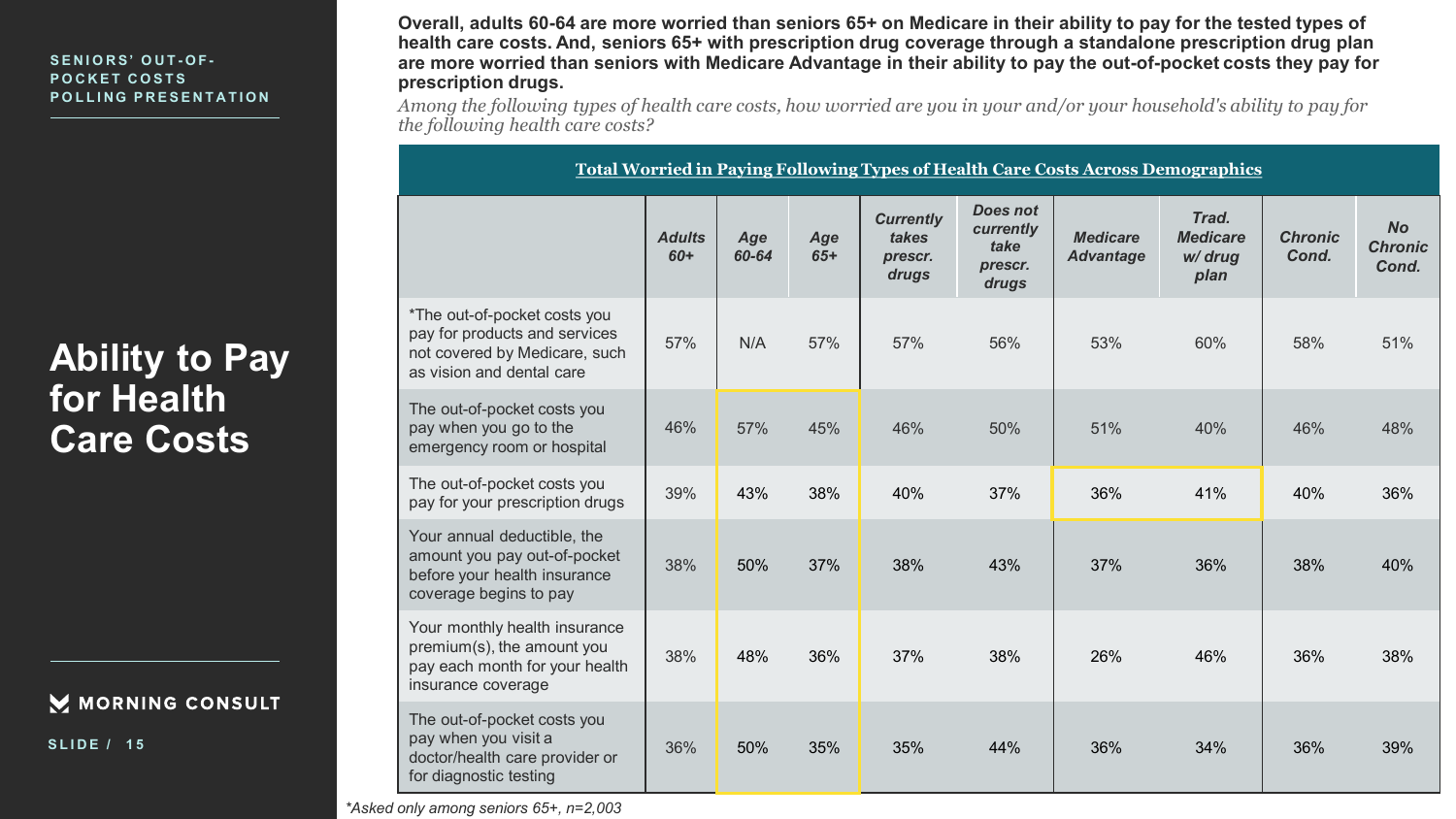**Ability to Pay for Health Care Costs**

M MORNING CONSULT

**SLIDE / 1 6**

## **Over half of adults (53%) would not need to take any action if their monthly health care premium for prescription drug coverage increased between \$4 and \$8.**

*If your monthly health care premium for prescription drug coverage increased between \$4 and \$8, which of the following actions, if any, would you need to take to afford the increase? Please select all that apply.* 

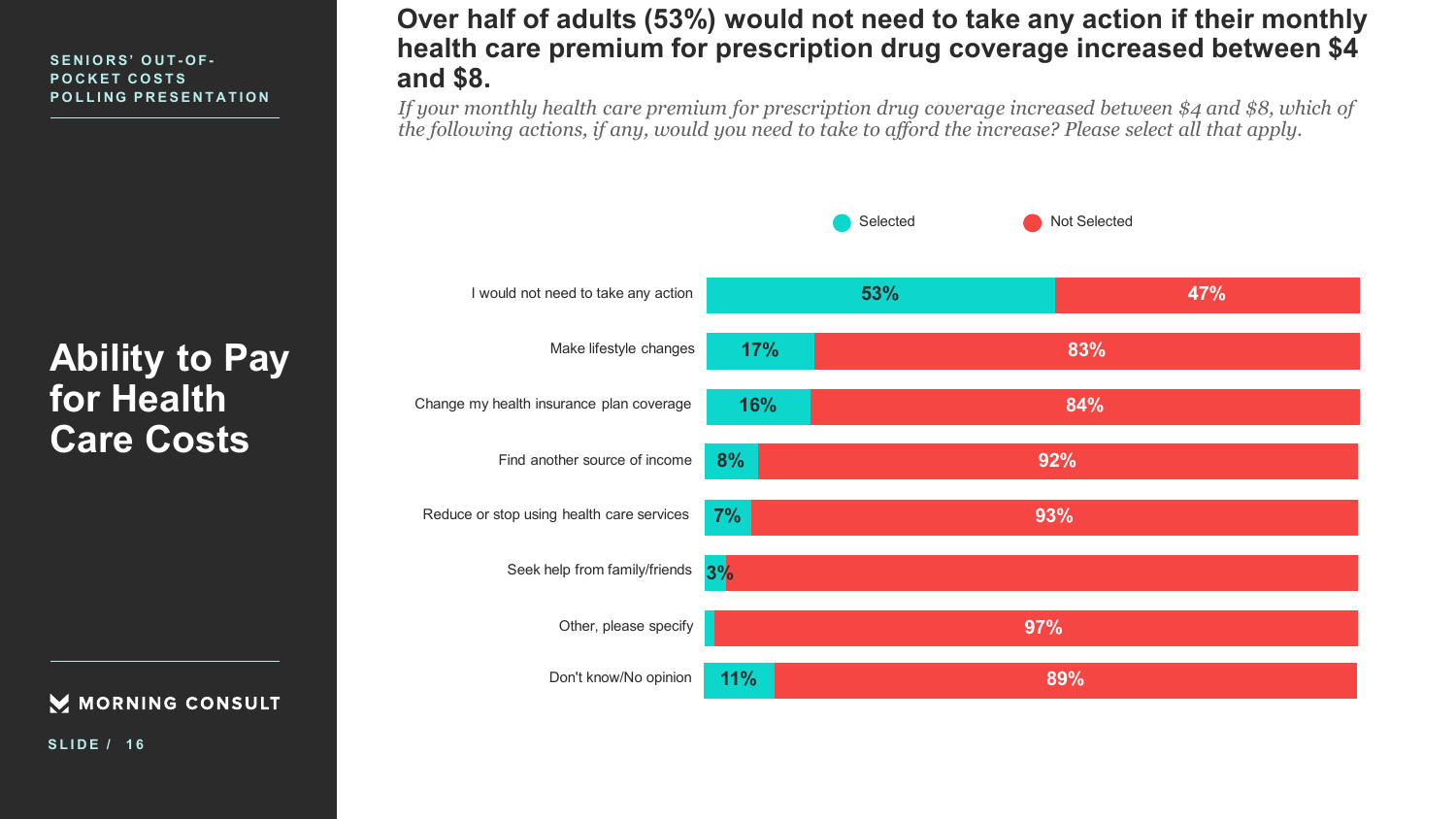**Ability to Pay for Health Care Costs**

M MORNING CONSULT

**SLIDE / 1 7**

### **Seniors 65+ on Medicare are more likely than adults 60-64 to say they would change their health insurance plan coverage in order to afford an increase in their health care premium (17% vs. 8%).**

*If your monthly health care premium for prescription drug coverage increased between \$4 and \$8, which of the following actions, if any, would you need to take to afford the increase? Please select all that apply.* 

| Actions Taken in Order to Afford \$4-\$8 increase in Health Care Premium Across Demographics |                        |               |         |                                  |                                             |                                     |                                             |                         |                                      |
|----------------------------------------------------------------------------------------------|------------------------|---------------|---------|----------------------------------|---------------------------------------------|-------------------------------------|---------------------------------------------|-------------------------|--------------------------------------|
|                                                                                              | <b>Adults</b><br>$60+$ | Age 60-<br>64 | Age 65+ | <b>Takes</b><br>prescr.<br>drugs | <b>Does not</b><br>take<br>prescr.<br>drugs | <b>Medicare</b><br><b>Advantage</b> | Trad.<br><b>Medicare</b><br>w/ drug<br>plan | <b>Chronic</b><br>Cond. | <b>No</b><br><b>Chronic</b><br>Cond. |
| I would not need to take<br>any action                                                       | 53%                    | 55%           | 53%     | 54%                              | 51%                                         | 56%                                 | 52%                                         | 54%                     | 53%                                  |
| Make lifestyle changes                                                                       | 17%                    | 17%           | 17%     | 17%                              | 14%                                         | 16%                                 | 17%                                         | 17%                     | 14%                                  |
| Change my health<br>insurance plan coverage                                                  | 16%                    | 8%            | 17%     | 16%                              | 14%                                         | 17%                                 | 18%                                         | 16%                     | 17%                                  |
| Find another source of<br>income                                                             | 8%                     | 10%           | 8%      | 8%                               | 9%                                          | 8%                                  | 8%                                          | 8%                      | $8%$                                 |
| Reduce or stop using<br>health care services                                                 | 7%                     | 8%            | 7%      | 7%                               | 10%                                         | 7%                                  | 6%                                          | 7%                      | 7%                                   |
| Seek help from<br>family/friends                                                             | 3%                     | 4%            | 3%      | 3%                               | 3%                                          | 4%                                  | 2%                                          | 3%                      | 3%                                   |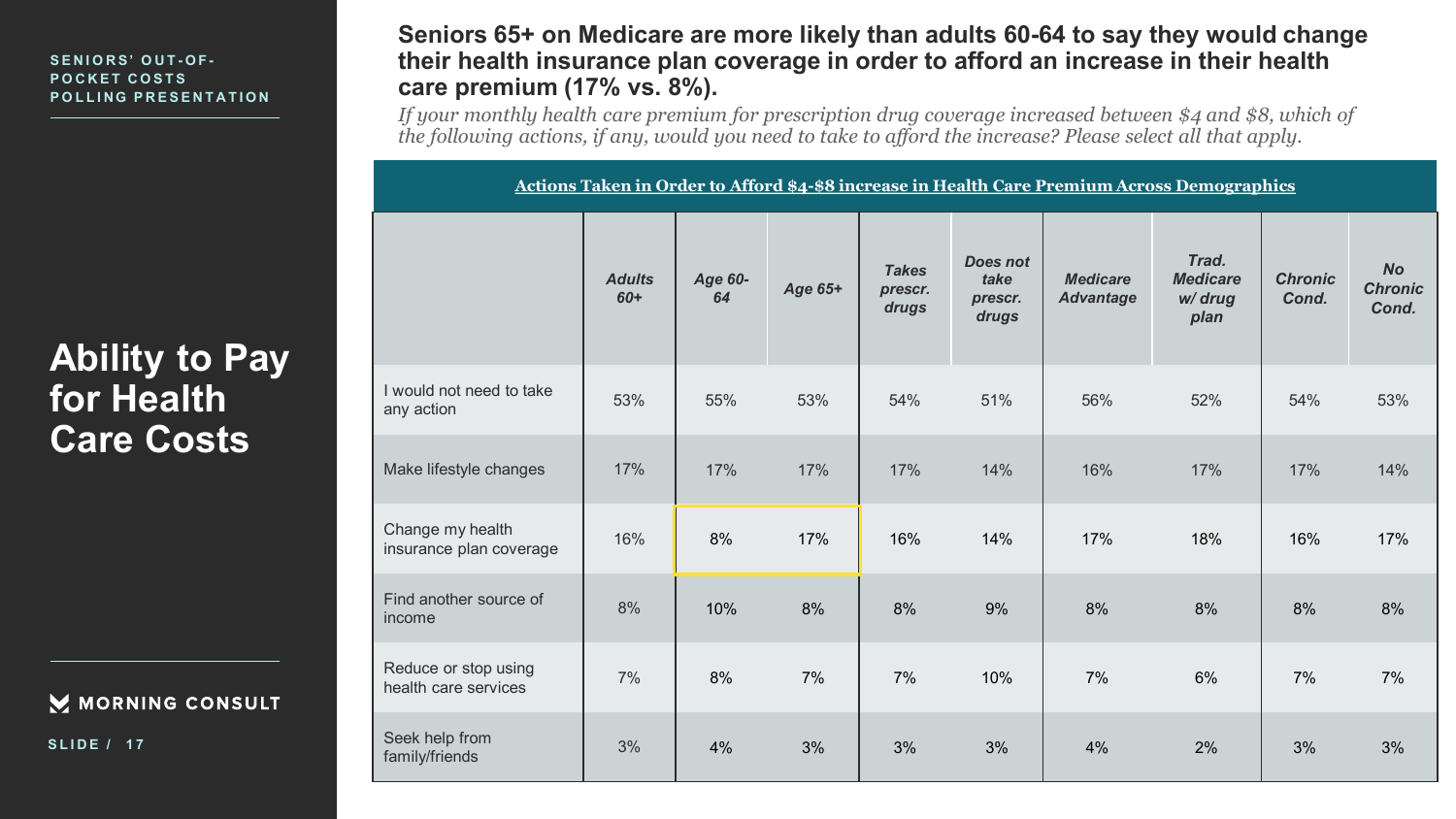## **Contents**



**SLIDE / 1 8**



**Sentiment Towards Health Care Information Resources**



**Support for Medicare Part D Cap Legislation**



**Ability to Pay for Health Care Costs**



**Willingness to Pay More in Medicare Premiums** 



**Ability to Pay for Prescription Drugs** 



**Respondent Profile**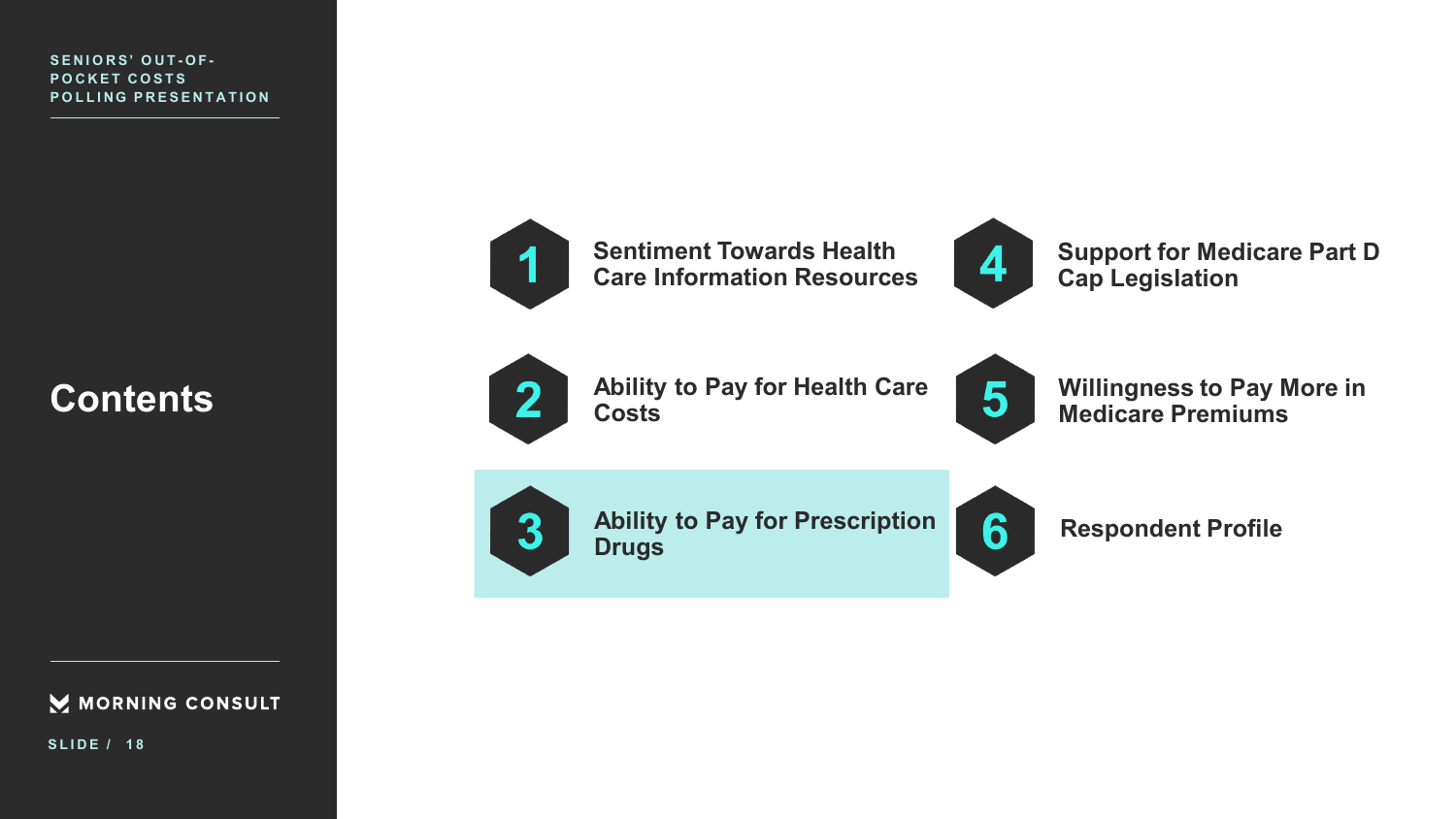**Ability to Pay for Prescription Drugs** 

MORNING CONSULT

**SLIDE / 1 9**

## **One in five adults (20%) currently taking prescription drugs say it is difficult to pay for their prescription drugs every month.**

*How easy or difficult is it for you to pay for your prescription drugs every month?*





Don't know/No opinion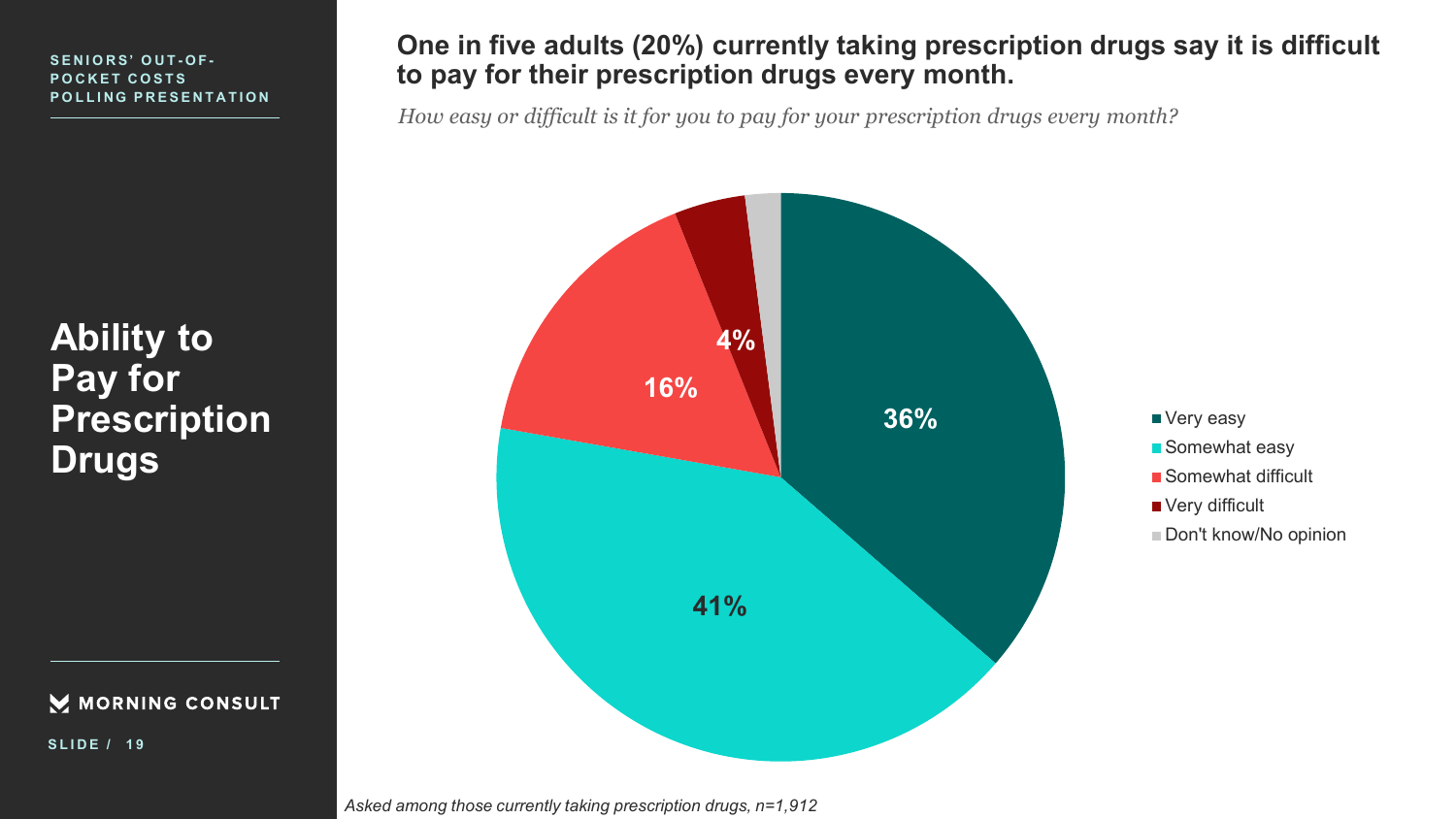**Ability to Pay for Prescription Drugs** 



**SLIDE / 2 0**

## **One in three adults currently taking prescription drugs (34%) have noticed an increase in the price of their prescription drugs in the past year.**

*Generally, have you noticed a change in the price you pay for one or more of the prescription drugs over the past year?*

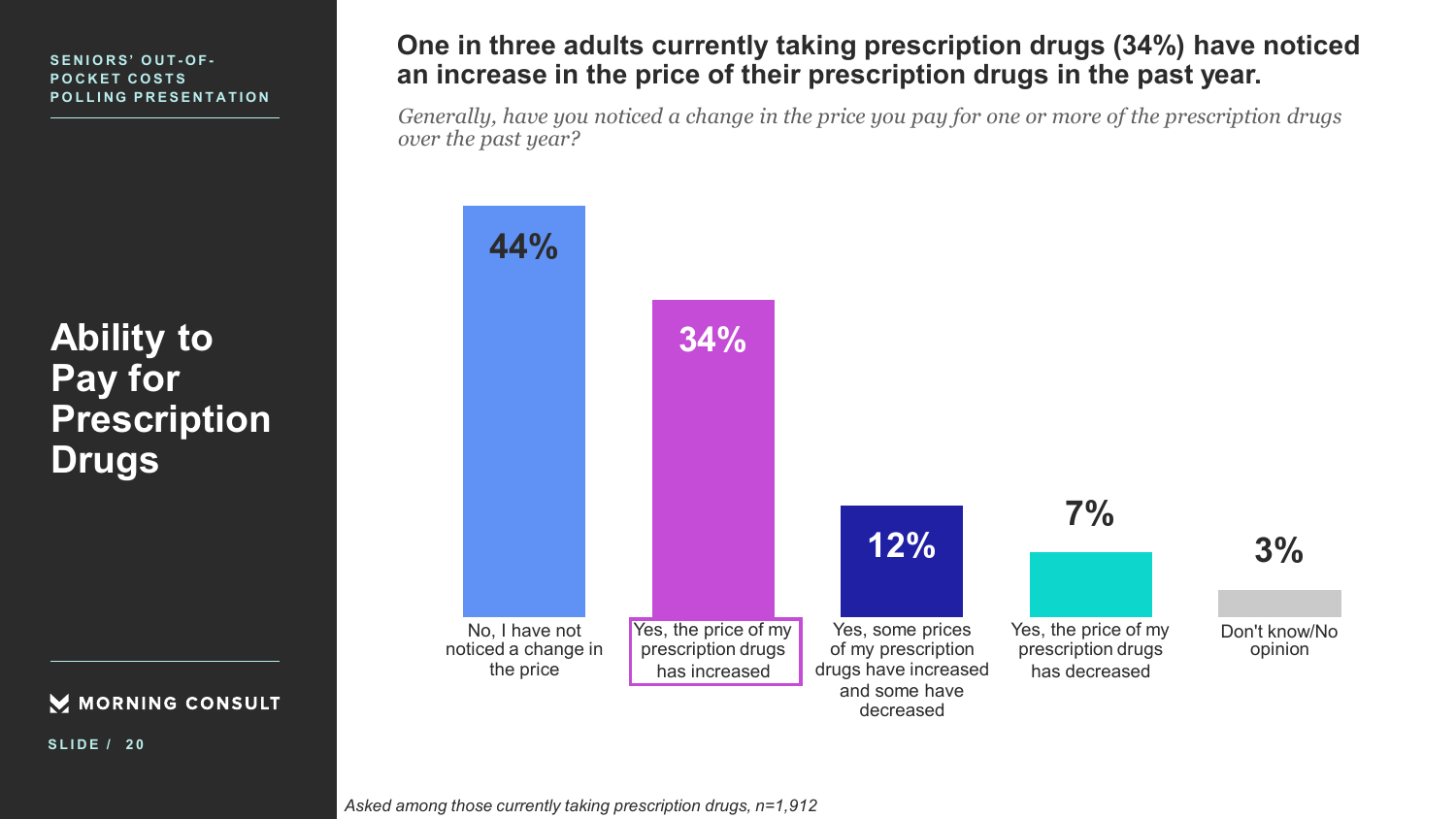### **POCKET COSTS POLLING PRESENTATION**

## **Ability to Pay for Prescription Drugs**

### M MORNING CONSULT

**SLIDE / 2 1**

## **And, seniors 65+ on Medicare with a standalone prescription drug plan are more likely than seniors with Medicare Advantage to say the price of their prescription drugs have increased in the past year.** POCKET COSTS

*Generally, have you noticed a change in the price you pay for one or more of the prescription drugs over the past year?*

- Yes, the price of my prescription drugs has increased
- Yes the price of my prescription drugs has decreased
- Yes, some prices of my prescription drugs have increased and some have decreased
- No, I have not noticed a change in the price
- Don't know/No opinion

| Adults 60+                    | 34% | 7%<br>12% | 44% |  |  |
|-------------------------------|-----|-----------|-----|--|--|
| Age 60-64                     | 34% | 9%<br>3%  | 49% |  |  |
| Age 65+                       | 34% | 12%<br>7% | 44% |  |  |
| Medicare Advantage            | 30% | 8%<br>11% | 48% |  |  |
| Medicare w/ drug plan         | 39% | 14%<br>6% | 39% |  |  |
| <b>Chronic condition: Yes</b> | 35% | 7%<br>12% | 43% |  |  |
| Chronic condition: No         | 28% | 6%<br>10% | 53% |  |  |

*Asked among those currently taking prescription drugs, n=1,912*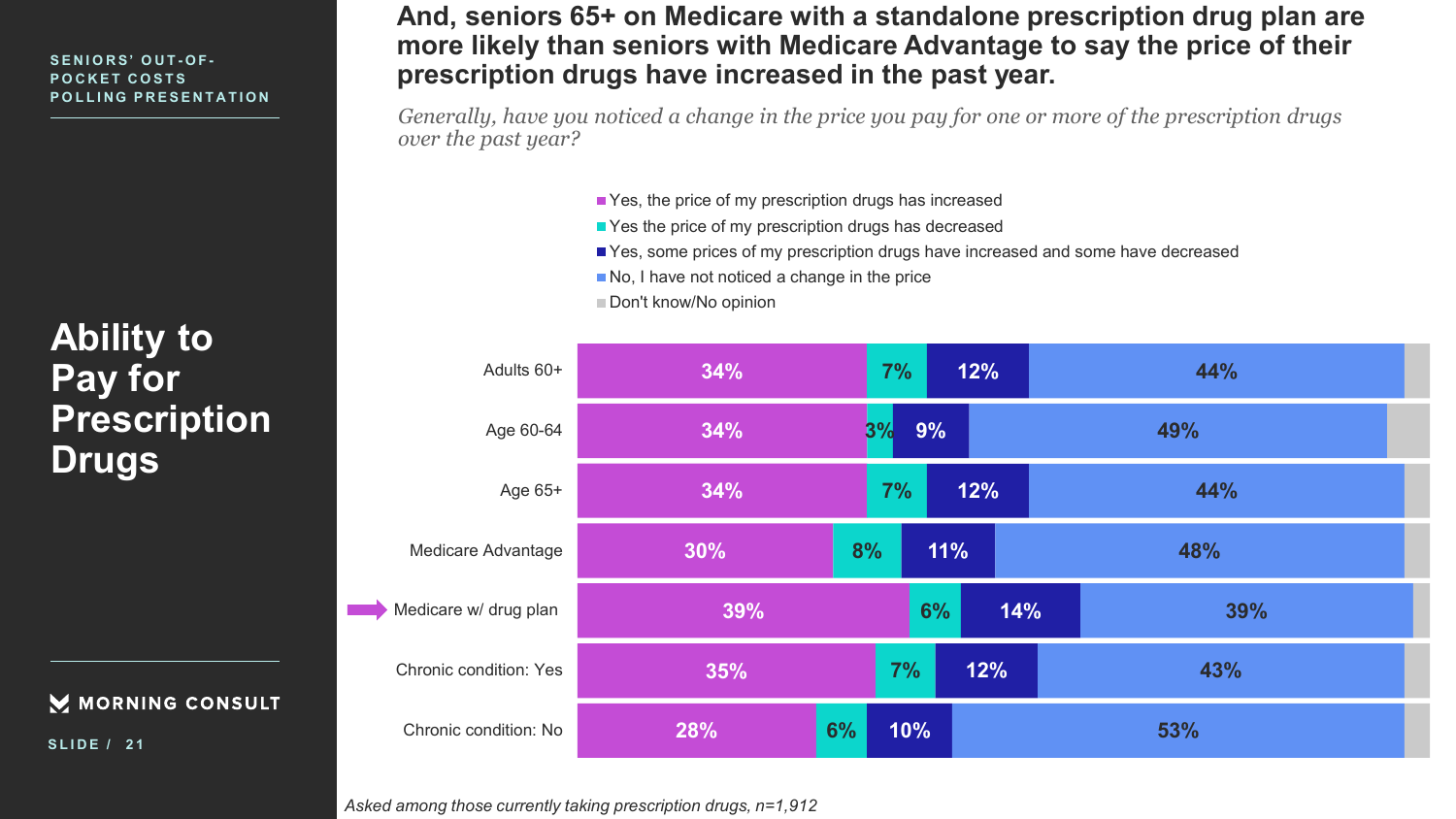**Ability to Pay for Prescription Drugs** 

MORNING CONSULT

**SLIDE / 2 2**

## **One in five adults have stopped taking a prescription medication because of the cost of the medication.**

*Have you ever stopped taking a prescription medication as prescribed because of the cost? This includes stopping the prescription entirely, taking it less than prescribed, only filling the prescription some months, etc.*



**22%**

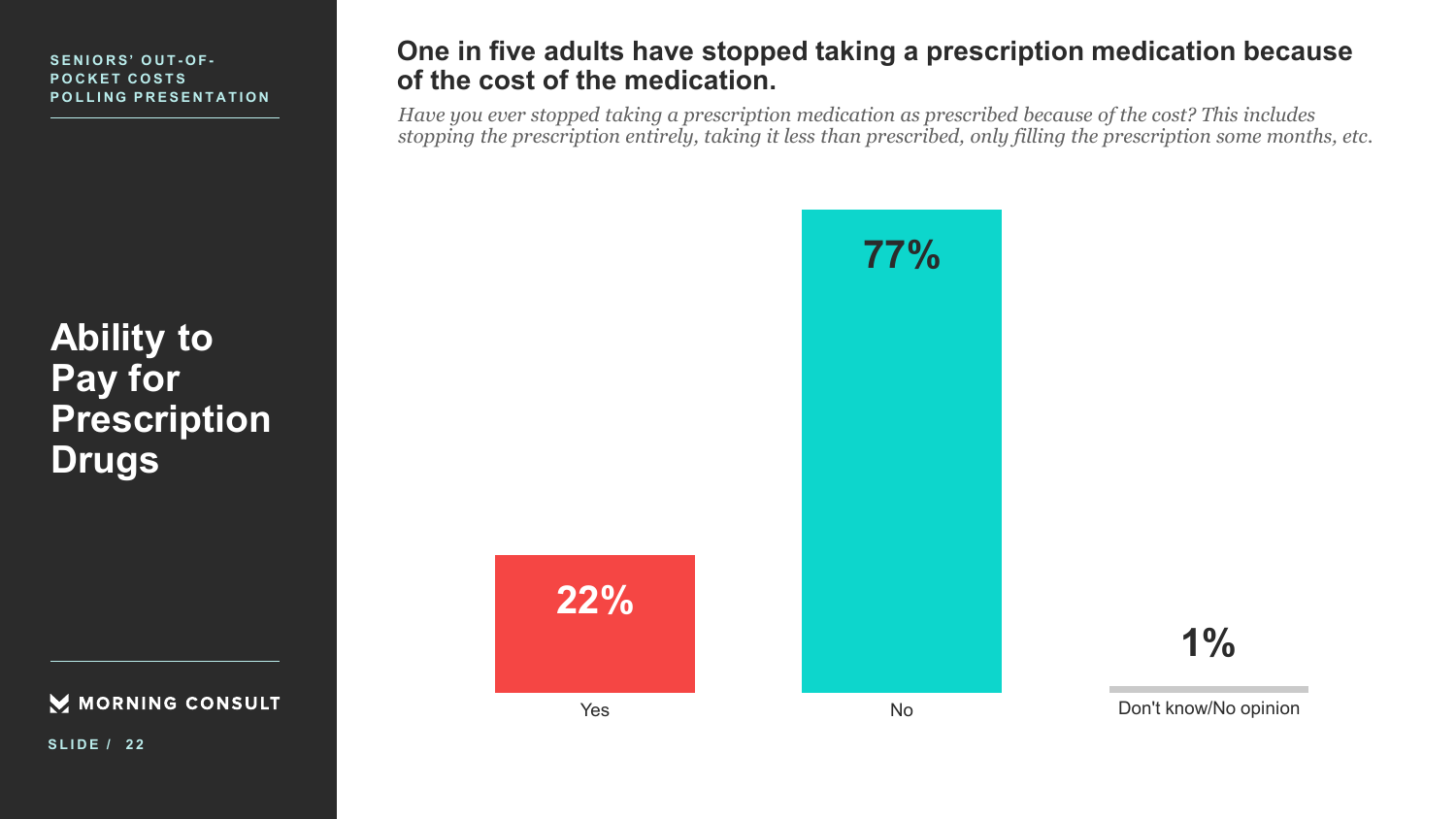### **POCKET COSTS POLLING PRESENTATION**

**Ability to Pay for Prescription Drugs** 



**SLIDE / 2 3**

## **And, one in four adults with a chronic condition (24%) report they have**  SENIORS' OUT-OF-<br>POCKET COSTS **Stopped taking a prescription medication because of the cost.**

*Have you ever stopped taking a prescription medication as prescribed because of the cost? This includes stopping the prescription entirely, taking it less than prescribed, only filling the prescription some months, etc.*

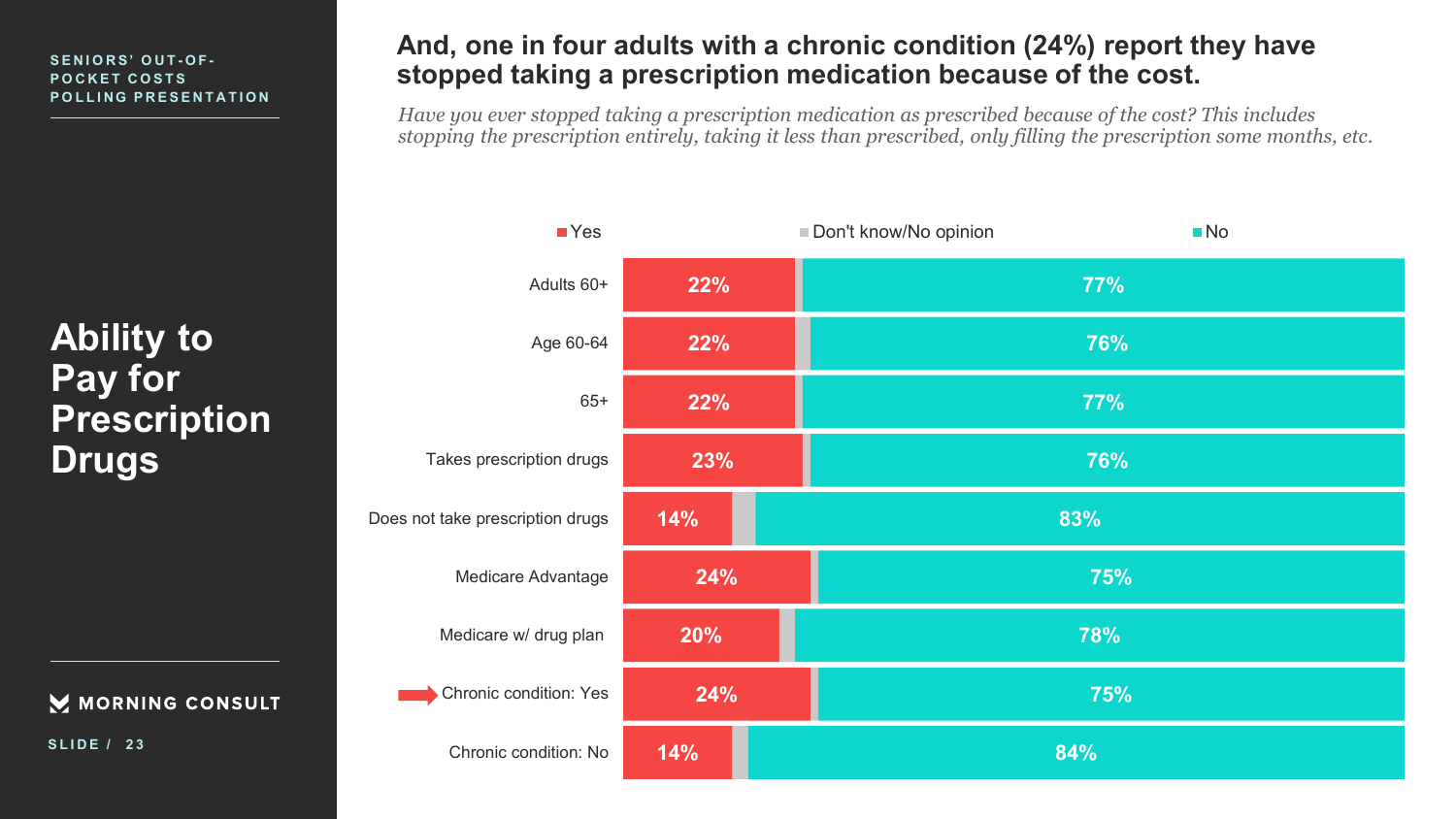## **Contents**



**SLIDE / 2 4**



**Sentiment Towards Health Care Information Resources**



**Support for Medicare Part D Cap Legislation**



**Ability to Pay for Health Care Costs**



**Willingness to Pay More in Medicare Premiums** 



**Ability to Pay for Prescription Drugs** 



**Respondent Profile**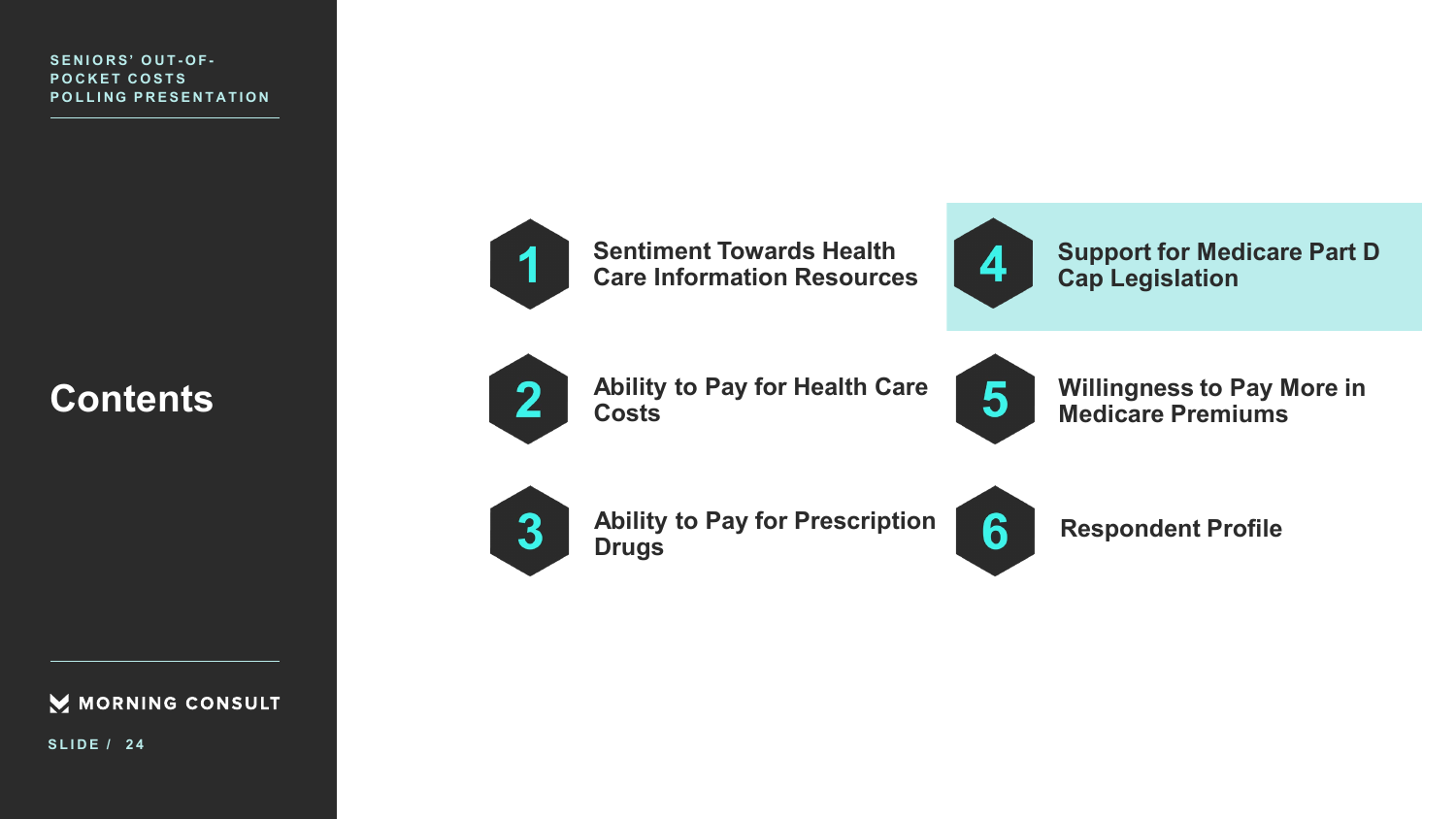**Support for Medicare Part D Cap Legislation**

M MORNING CONSULT

**SLIDE / 2 5**

## **A majority of adults (75%) support legislation that places a cap or limit on what seniors pay out-of-pocket for prescription drugs in the Medicare Part D program, including 49% who express strong support.**

Currently there is no cap or limit on what a Medicare beneficiary pays out-of-pocket each year for prescription drugs under<br>Medicare Part D. Congress is considering legislation that would cap or limit what seniors on Medic *prescription drugs. Do you support or oppose legislation that places a cap or limit on what seniors pay out-of-pocket for prescription drugs in the Medicare Part D program?*

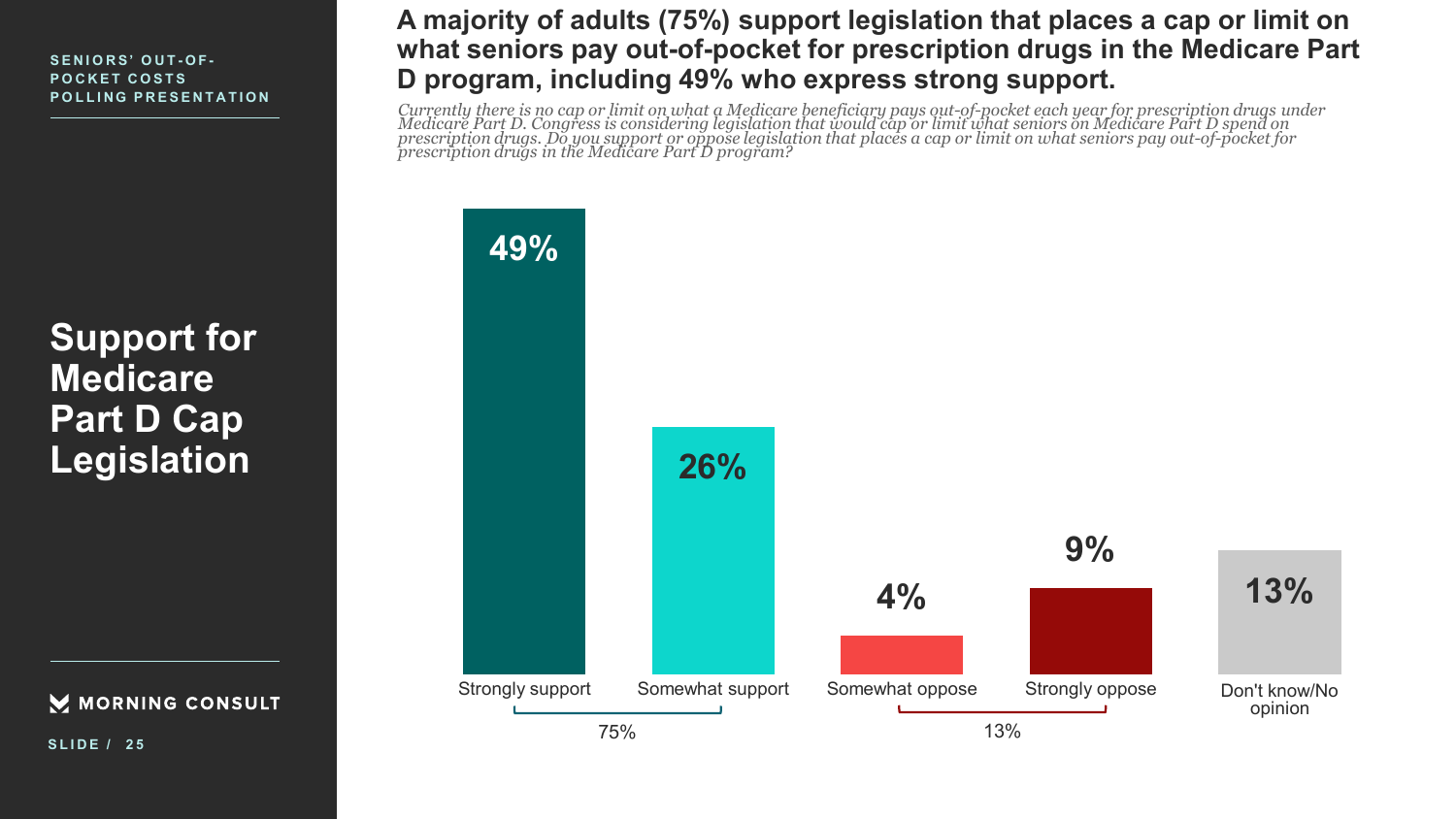**Support for Medicare Part D Cap Legislation**

M MORNING CONSULT

**SLIDE / 2 6**

## **Adults 60-64 are as likely as seniors 65+ on Medicare to support legislation that places a cap on what seniors pay out-of-pocket for prescription drugs in the Medicare Part D program.**

*Currently there is no cap or limit on what a Medicare beneficiary pays out-of-pocket each year for prescription drugs under Medicare Part D. Congress is considering legislation that would cap or limit what seniors on Medicare Part D spend on prescription drugs. Do you support or oppose legislation that places a cap or limit on what seniors pay out-of-pocket for prescription drugs in the Medicare Part D program?*



**Total**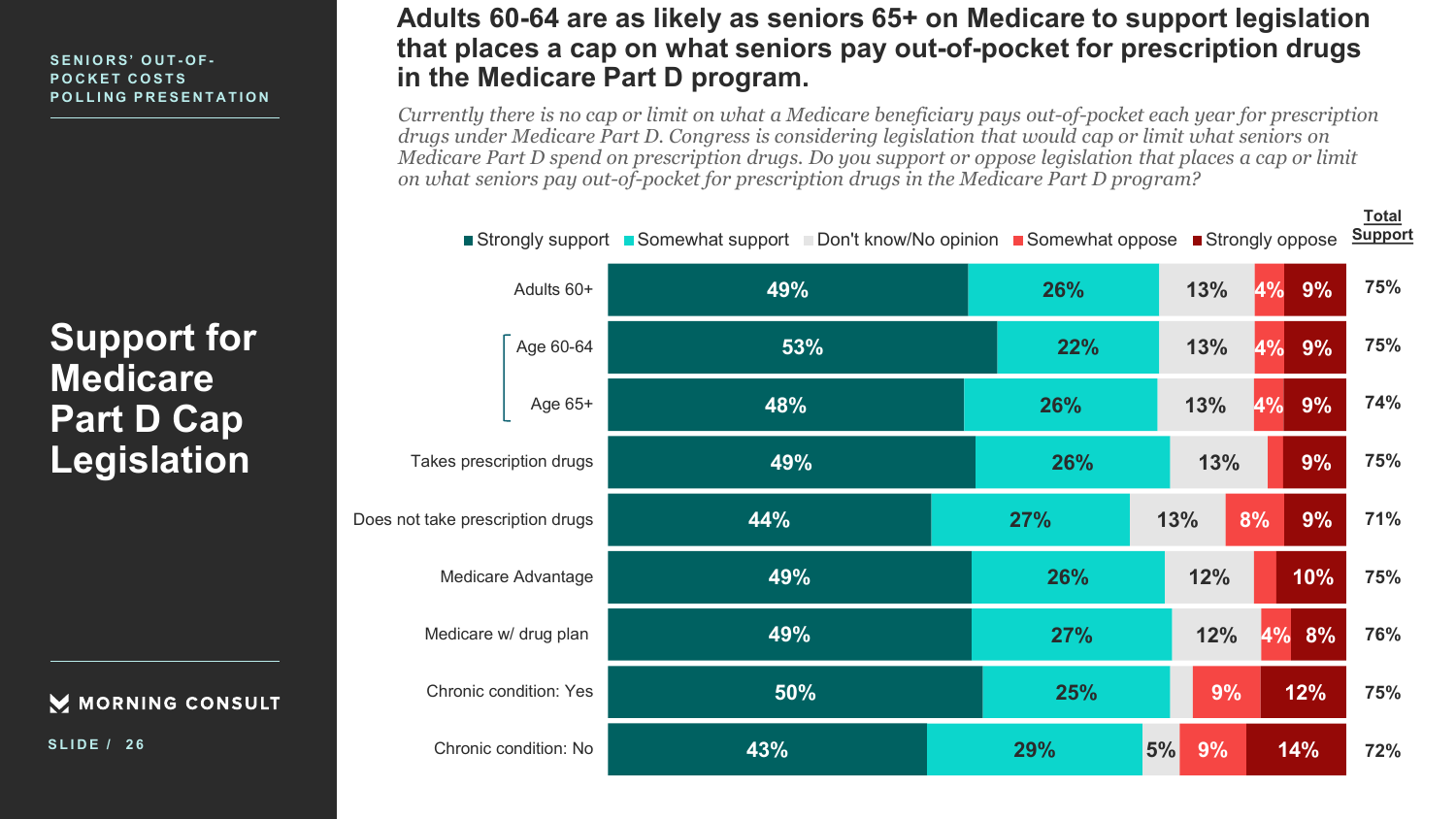**Support for Medicare Part D Cap Legislation**

M MORNING CONSULT

**When asked to choose between an annual or monthly cap, a plurality of adults (46%) would prefer a monthly cap on out-of-pocket costs.**

Under the proposed legislation to cap or limit what seniors on Medicare Part D for prescription drugs, there are two different types of caps or limits that are<br>being considered: An annual cap meaning, for example, once you



**SLIDE / 2 7**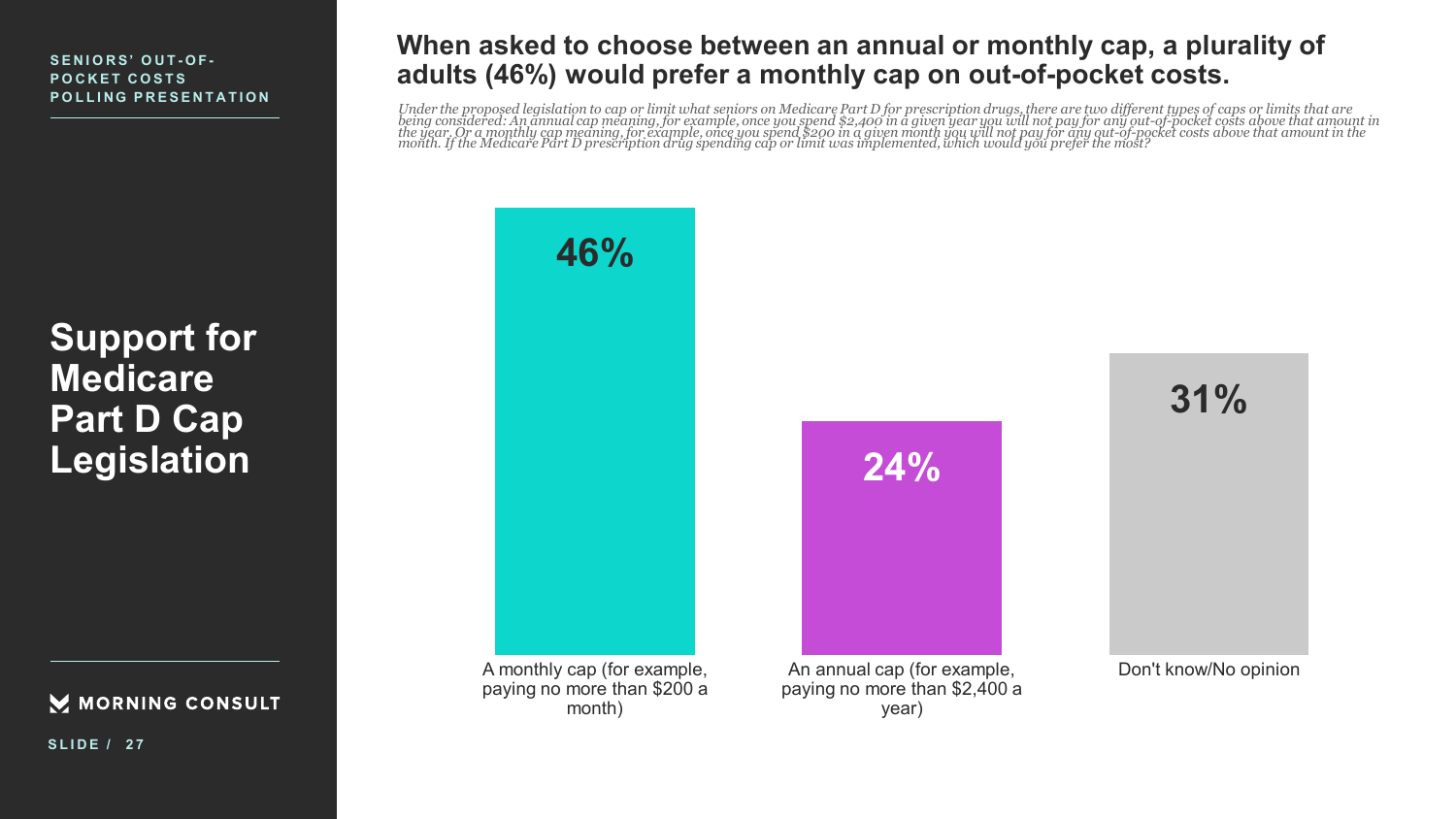## **Contents**



**SLIDE / 2 8**



**Sentiment Towards Health Care Information Resources**



**Support for Medicare Part D Cap Legislation**



**Ability to Pay for Health Care Costs**



**Willingness to Pay More in Medicare Premiums** 



**Ability to Pay for Prescription Drugs** 



**Respondent Profile**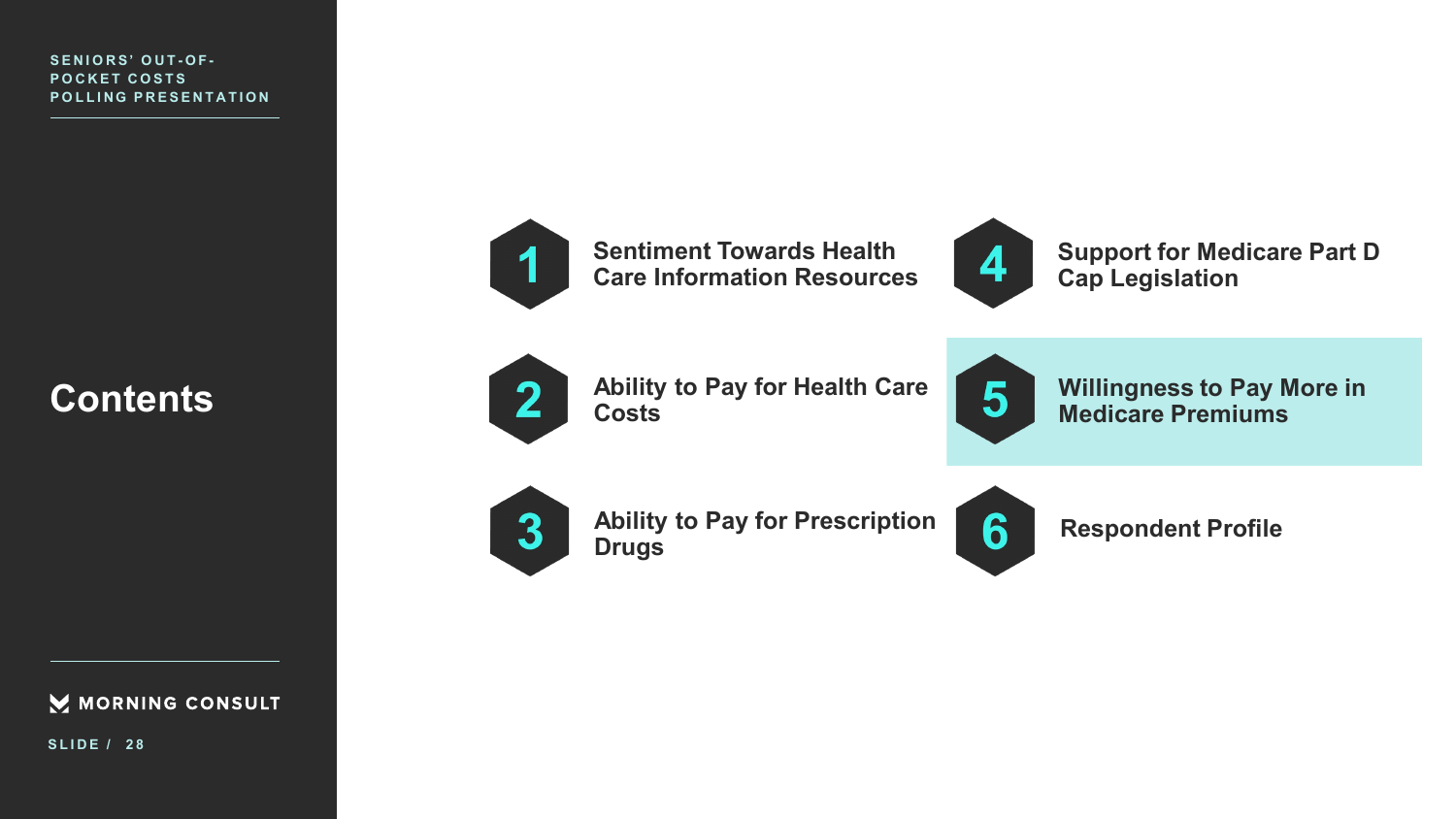**Willingness to Pay More in Medicare Premiums** 

M MORNING CONSULT

**SLIDE / 2 9**

## **Half of seniors 65+ (52%) on Medicare are willing to pay a few extra dollars a month in Medicare premiums to have a cap or limit placed on out-ofpocket prescription drug costs.**

*How willing would you be, if at all, to pay a few extra dollars a month, about \$4 to \$8 more per month, in Medicare premiums in order to have a cap or limit on what you and other seniors pay out-of-pocket for prescription drugs?*

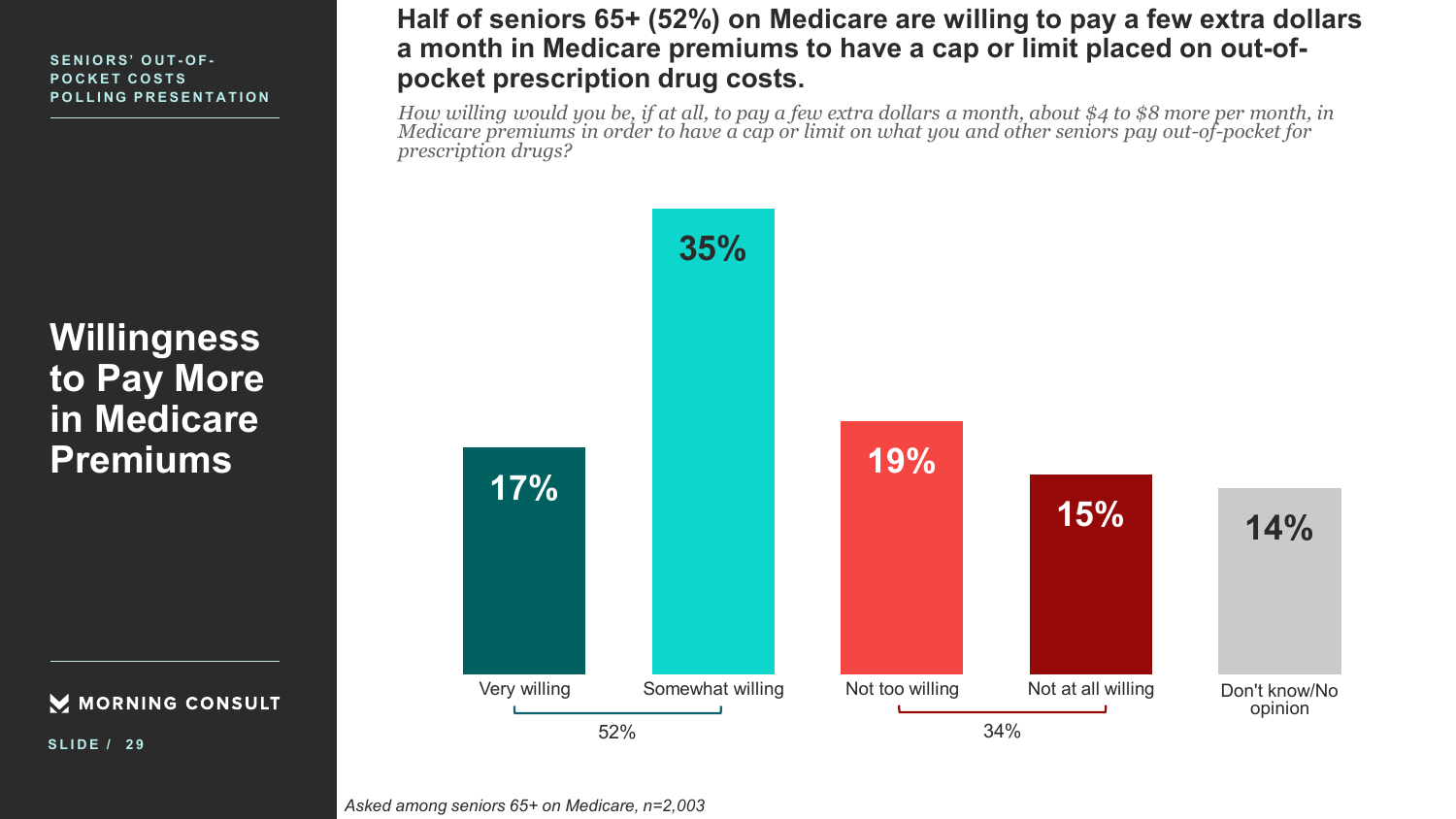**Willingness to Pay More in Medicare Premiums** 

M MORNING CONSULT

**SLIDE / 3 0**

## **The tested statements positively influence the willingness of seniors 65+ on Medicare to pay more in Medicare premiums to have a cap or limit placed on what they pay out-of-pocket for prescription drugs.**

*Below are statements some have made about the impact of passing legislation to cap or limit what seniors pay for prescription drugs in the Medicare Part D program. Do the following statements make you more or less willing to pay more in Medicare premiums in order to have a cap or limit placed on what you and other seniors pay out-of-pocket for prescription drugs?*

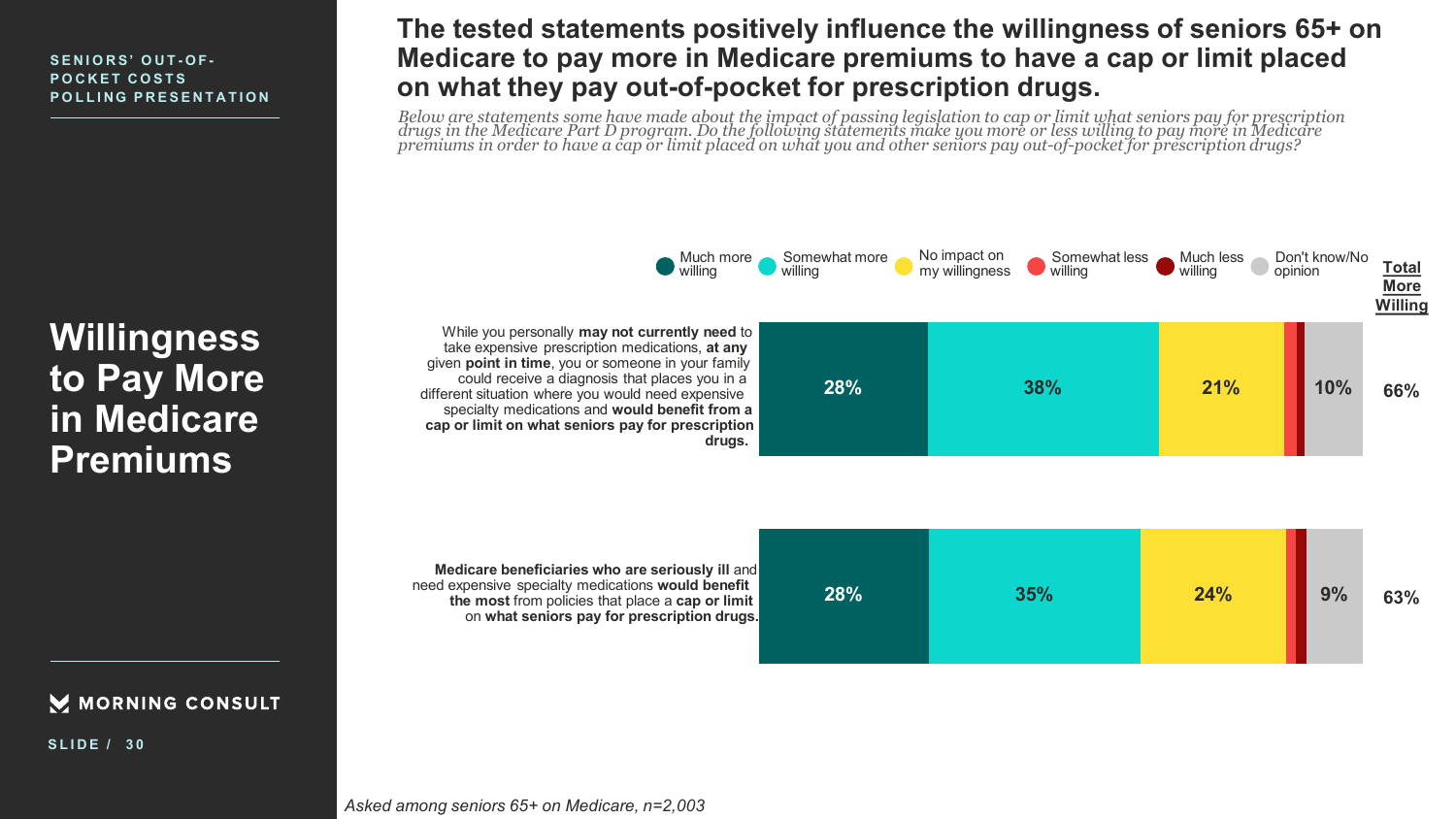**Willingness to Pay More in Medicare Premiums** 

### M MORNING CONSULT

**SLIDE / 3 1**

**Seniors 65+ on Medicare currently taking prescription drugs are more likely than those not currently taking prescription drugs to be more willing to pay more in Medicare premiums to have a cap or limit placed on what they pay out-of-pocket for prescription drugs.** 

*Below are statements some have made about the impact of passing legislation to cap or limit what seniors pay for prescription drugs in the Medicare Part D program. Do the following statements make you more or less willing to pay more in Medicare premiums in order to have a cap or limit placed on what you and other seniors pay out-of-pocket for prescription drugs?*

| Total 'More Willing' to Pay more in Medicare Premiums to Have Cap Implemented Across Demographics                                                                                                                                                                                                                                                                                         |                        |                                  |                                      |                                     |                                             |                         |                                      |
|-------------------------------------------------------------------------------------------------------------------------------------------------------------------------------------------------------------------------------------------------------------------------------------------------------------------------------------------------------------------------------------------|------------------------|----------------------------------|--------------------------------------|-------------------------------------|---------------------------------------------|-------------------------|--------------------------------------|
|                                                                                                                                                                                                                                                                                                                                                                                           | <b>Adults</b><br>$65+$ | <b>Takes</b><br>prescr.<br>drugs | Does not<br>take<br>prescr.<br>drugs | <b>Medicare</b><br><b>Advantage</b> | Trad.<br><b>Medicare</b><br>w/ drug<br>plan | <b>Chronic</b><br>Cond. | <b>No</b><br><b>Chronic</b><br>Cond. |
| While you personally may not<br>currently need to take expensive<br>prescription medications, at any<br>given point in time, you or<br>someone in your family could<br>receive a diagnosis that places you<br>in a different situation where you<br>would need expensive specialty<br>medications and would benefit<br>from a cap or limit on what seniors<br>pay for prescription drugs. | 66%                    | 67%                              | 59%                                  | 69%                                 | 65%                                         | 68%                     | 58%                                  |
| Medicare beneficiaries who are<br>seriously ill and need expensive<br>specialty medications would<br>benefit the most from policies that<br>place a cap or limit on what seniors<br>pay for prescription drugs.                                                                                                                                                                           | 63%                    | 64%                              | 59%                                  | 63%                                 | 64%                                         | 65%                     | 59%                                  |

*Asked among seniors 65+ on Medicare, n=2,003*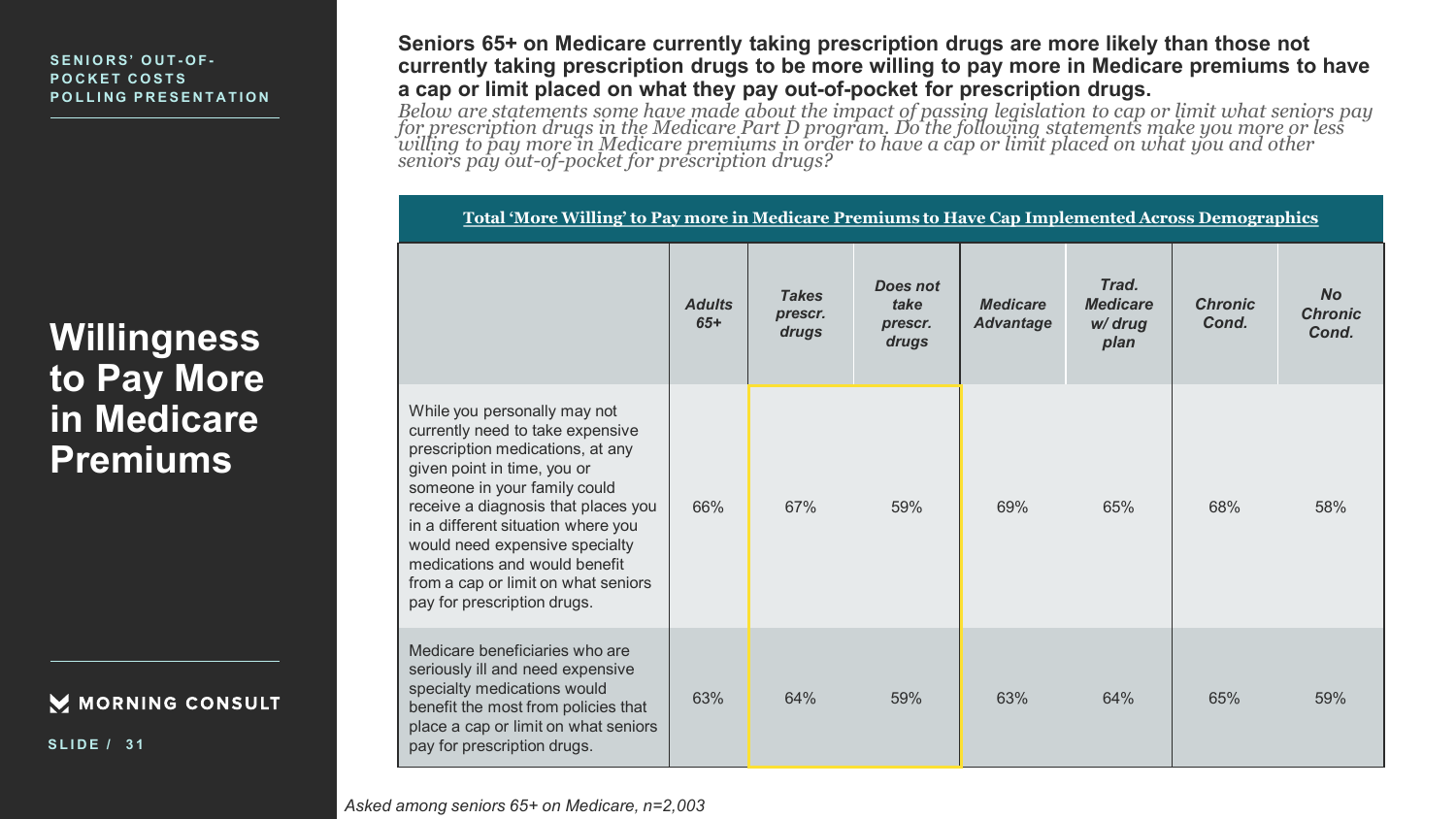## **Contents**



**SLIDE / 3 2**



**Sentiment Towards Health Care Information Resources**



**Support for Medicare Part D Cap Legislation**



**Ability to Pay for Health Care Costs**



**Willingness to Pay More in Medicare Premiums** 



**Ability to Pay for Prescription Drugs** 



**Respondent Profile**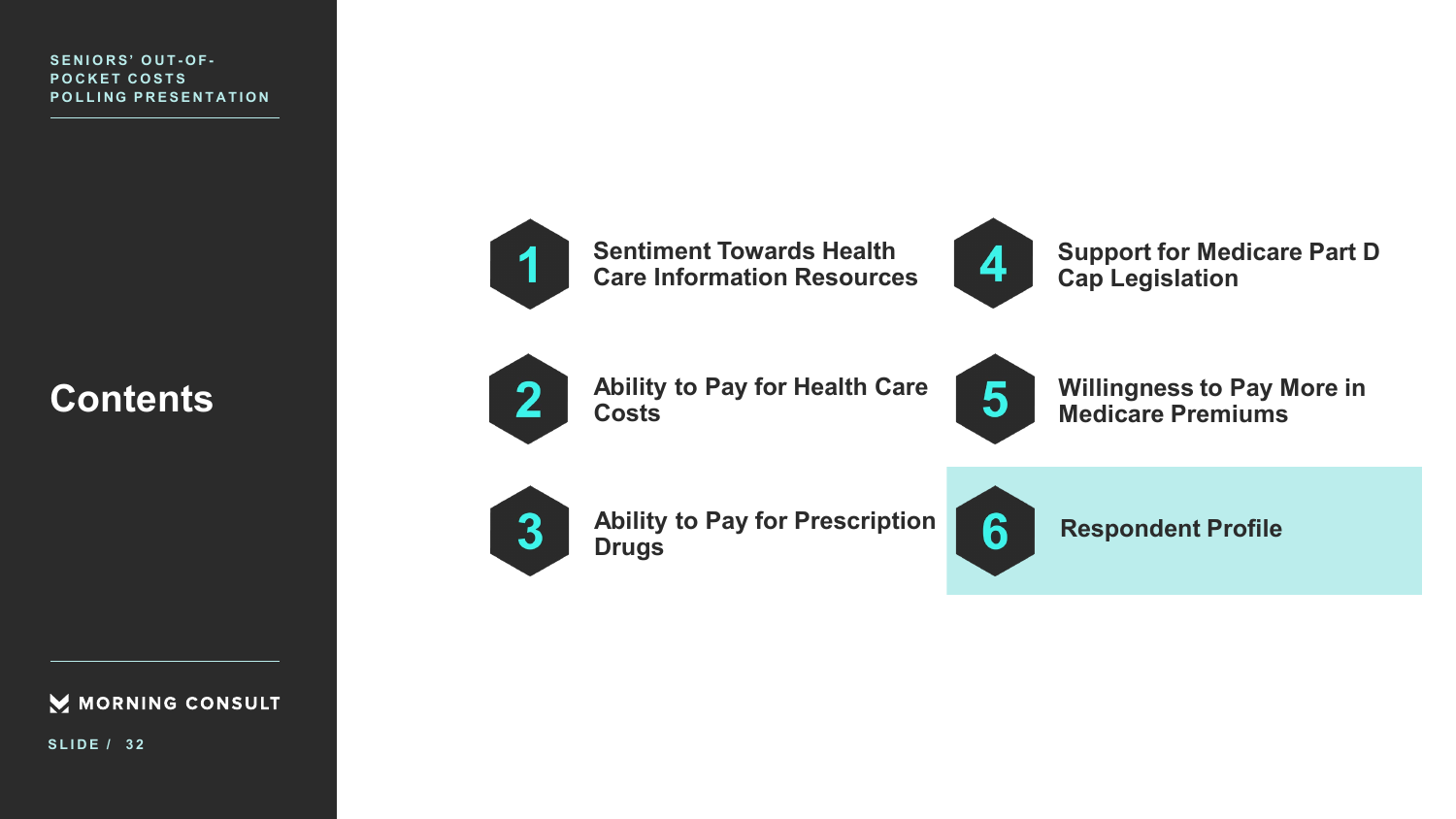## **Respondent Profile**

MORNING CONSULT

| Medicare for seniors                              |    |
|---------------------------------------------------|----|
| Plan through your/your<br>spouse's employer       | 4% |
| Plan you purchase by<br>yourself                  | 2% |
| Medicaid or another<br>government subsidized plan | 2% |
| Military or veterans benefits                     | 1% |

**Type of Health Insurance Coverage\*** 

**9%**

 $-60-64$   $-65+$ 

**91%**

**91%**

**Age** 

*\*Seniors 65+ had to have health insurance through Medicare, while adults 60-64 had a different type of insurance coverage.* 





### **Currently Taking Prescription Drugs**



**SLIDE / 3 3**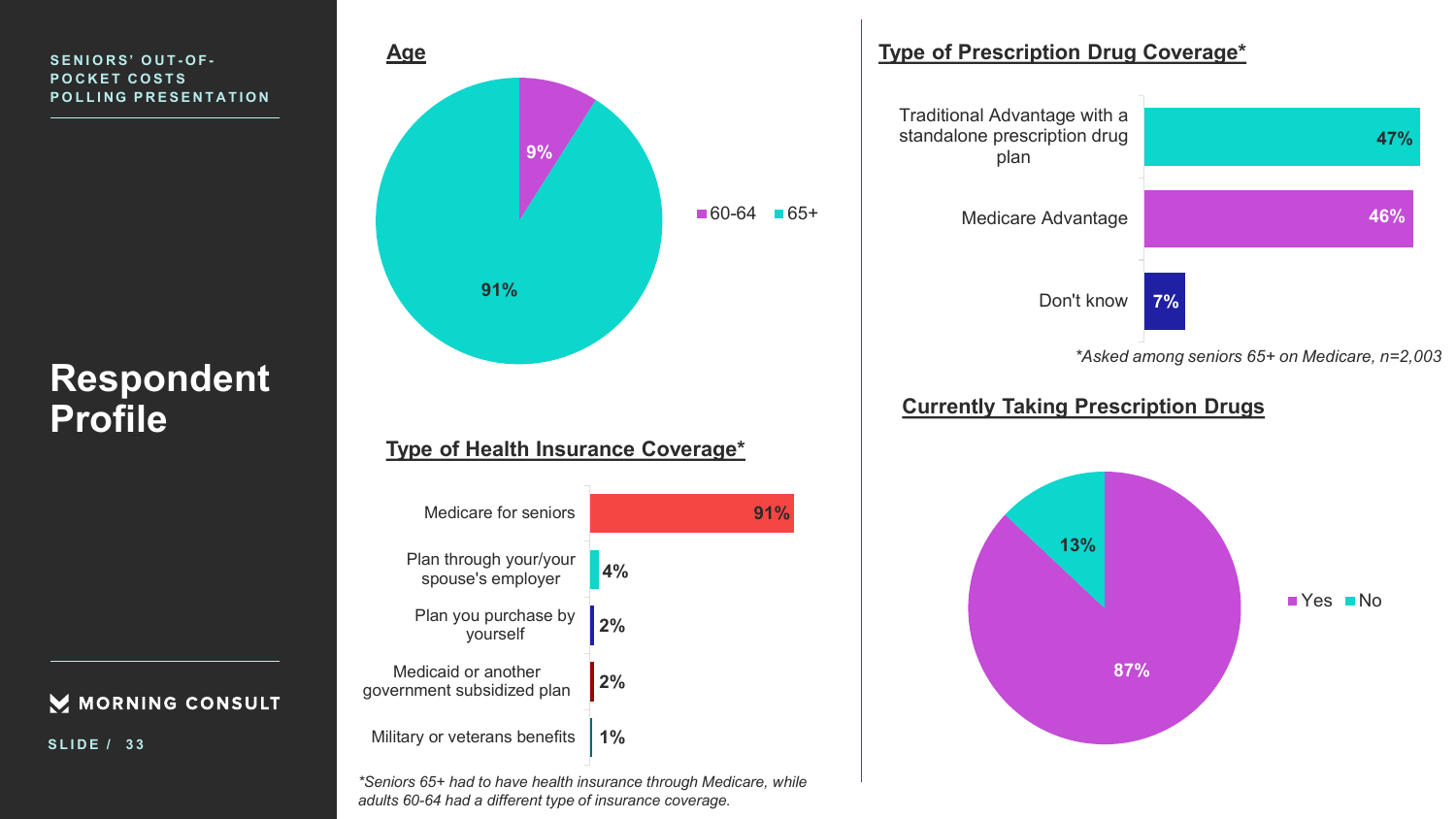## **Respondent Profile**

### MORNING CONSULT

**SLIDE / 3 4**

#### **Diagnosed with Chronic Condition\***



*\*Quota was set to collect 1,702 responses of adults with a chronic condition*